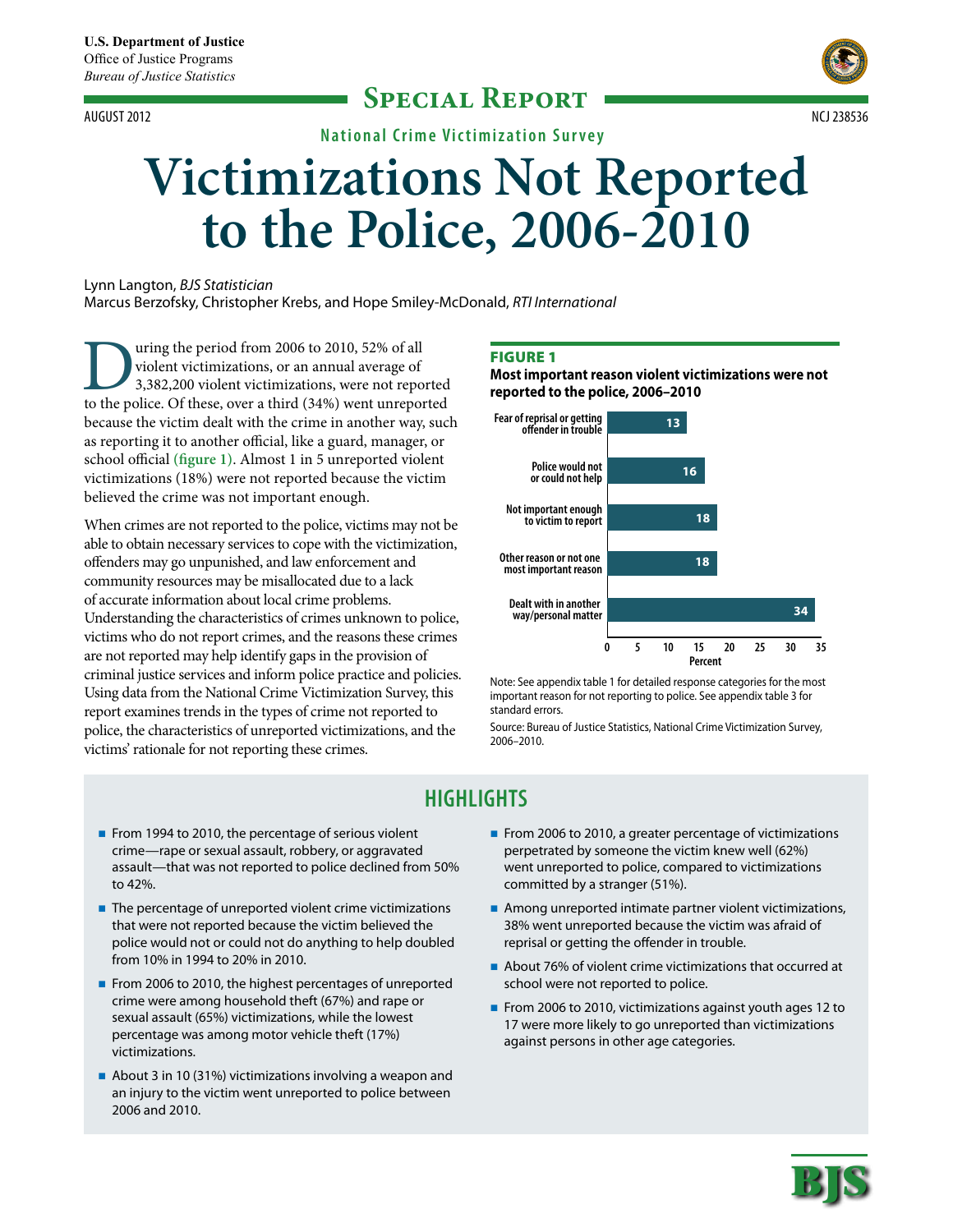Although caution is warranted when comparing data from 2006 to other years, this report examines aggregate data from 2006 to 2010. (See *Methodology* for more information about the 2006 data collection.) The combination of five years of data diminishes the potential variation between data from 2006 and later years.

#### **Percentage of victimizations not reported to police declined from 1994 to 2010**

From 1994 to 2010, the percentage of serious violent crime rape or sexual assault, robbery, or aggravated assault—that was not reported to police declined overall from 50% to 42% **(figure 2)**. Unreported serious violent victimizations reached one of the lowest levels in 2002, when 34% of these victimizations were not reported to police. The decline in the percentage of unreported rape or sexual assault and aggravated assault victimizations from 1994 to 2010 contributed to the overall decline in unreported serious violent victimizations during this period (appendix table 2). No change was detected in the percentage of unreported robberies from 1994 to 2010.

The percentage of property and simple assault victimizations not reported to police declined from 1994 to 2010. Despite an increase in 2006 and 2007, the percentage of simple

#### Figure 2

#### **Victimizations not reported to the police, by type of crime, 1994–2010**



Note: Personal larceny is not shown. See appendix table 2 for percentages by type of crime. See appendix table 4 for standard errors.

\*Due to methodological changes, use caution when comparing 2006 NCVS criminal victimization estimates to other years. See *Criminal Victimization 2007*, http://www.bjs.gov, for more information.

aIncludes burglary, motor vehicle theft, and other household theft. bIncludes rape/sexual assault, robbery, and aggravated assault.

Source: Bureau of Justice Statistics, National Crime Victimization Survey, 1994–2010.

assaults not reported declined from 63% in 1994 to 51% in 2010. The percentage of property crime victimizations not reported declined from 67% in 1994 to 60% in 2010.

#### **Percentage of unreported violent crime victimizations not reported because the victim believed the police would not or could not help doubled from 1994 to 2010**

Victims gave a variety of reasons for not reporting violent crime victimizations to the police. From 1994 to 2010 the most common reason was that the victim dealt with the victimization in another way, such as reporting it to another official or addressing it privately **(figure 3)**.

In 1994, the percentage of unreported violent crime victimizations that were not reported because the victim believed the crime was not important enough to report (21%) was more than double the percentage that went unreported because the victim believed the police would not or could not help (10%). From 2005 to 2010, the percentage of victimizations that went unreported due to the belief that the police would not or could not help increased from 7% to 20%. In 2010, a greater percentage of unreported victimizations was not reported because the victim believed the police would not or could not help (20%), than was not reported because the victim did not think that the crime was important enough to report (15%).

#### Figure 3

#### **Most important reason violent victimizations were not reported to police, 1994–2010**





Note: Includes victims of unreported rape/sexual assault, robbery, aggravated assault, and simple assault. Within-year percentages do not sum to 100% because some victims gave other reasons or could not pick one reason that was the most important. See appendix 5 for standard errors.

\*Due to methodological changes, use caution when comparing 2006 NCVS criminal victimization estimates to other years. See *Criminal Victimization 2007*, http://www.bjs.gov, for more information.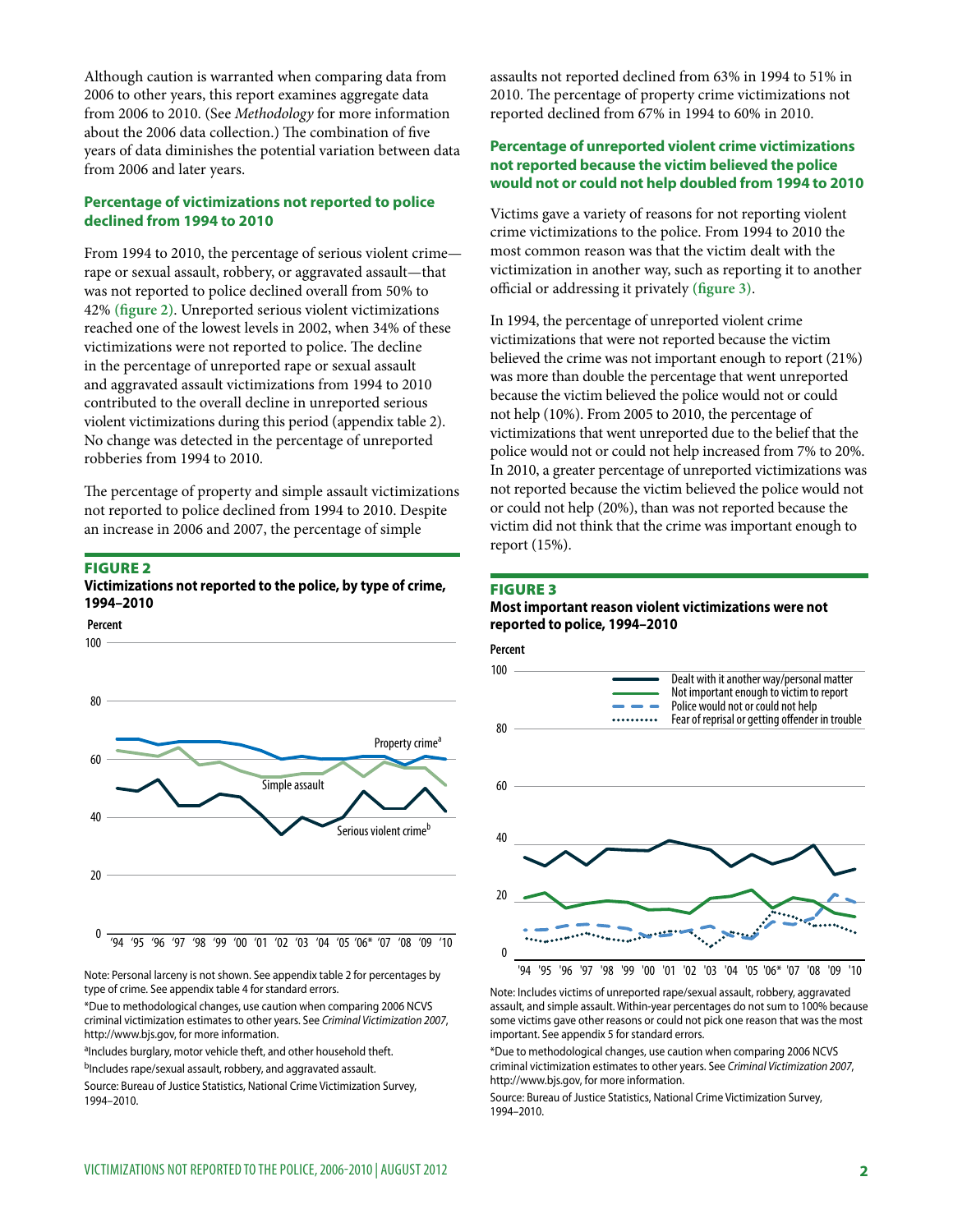## **Trends in police-related reasons for not reporting violent crime**

The percentage of unreported violent victimizations that were not reported because of a police-related reason (i.e., the police would not or could not do anything to help) nearly tripled from 2005 to 2010 (not shown in figure). Within the general category of policerelated reasons for not reporting crime, victims gave a number of more specific reasons why violent crimes went unreported. An examination of trends in these more specific police-related reasons for not reporting a violent victimization provides a clearer understanding of the overall increase.

The increase in the percentage of unreported violent crime victimizations not reported for police-related reasons was driven by a rise in the percentage of victims who reported that the police would not think the crime was important enough to address, from 5% in 2005 to 12% in 2010 **(figure 4)**. The percentage of victims who said that the police would be ineffective or inefficient also increased from 2% in 2005 to 4% in 2010, as did the percentage who thought that the police would be biased (from 1% in 2005 to 3% in 2010). The percentage of unreported victimizations that were not reported because the victim believed that the police could not do anything to help remained stable.

#### Figure 4

**Trends in the percent of unreported violent victimizations not reported because the police would not or could not do anything to help, 1994–2010**



year. Includes victims of unreported rape/sexual assault, robbery, aggravated assault, and simple assault victimizations who gave police-related reasons for not reporting. See appendix table 13 for standard errors.

\* Due to methodological changes, use caution when comparing 2006 NCVS criminal victimization estimates to other years. See *Criminal Victimization 2007*, http://www.bjs.gov, for more information.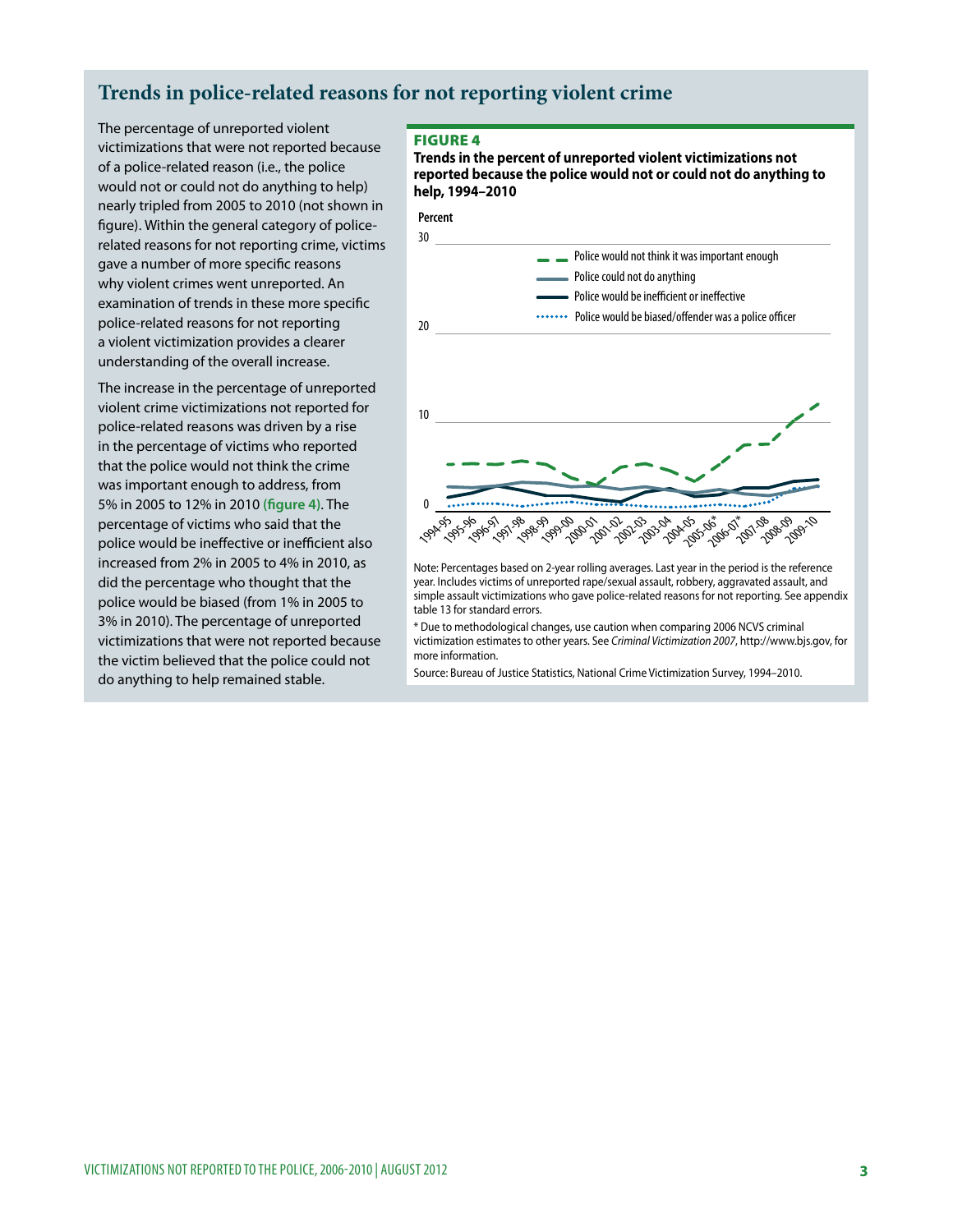#### **2 in 3 (65%) rape or sexual assault victimizations were not reported to police from 2006 to 2010**

From 2006 to 2010, the two highest percentages of unreported crime were among household theft (67%) and rape or sexual assault (65%) victimizations, and the lowest percentage was among motor vehicle theft (17%) victimizations **(table 1)**. About 46% of serious violent victimizations were not reported to police. In general, the percentage of unreported victimizations was lower for serious violent crime than simple assault (simple assault does not involve an injury or a weapon). However, a higher percentage of rape or sexual assault victimizations (65%) compared to simple assault victimizations (56%) went unreported during the five-year period.

The rationale for not reporting to police varied depending on the type of criminal victimization. For example, among unreported violent crime victimizations, the most common reason the crime was not reported was that the victim dealt with it in another way (34%). Among unreported property crime victimizations, the most common reason was that the victim believed the police would not or could not do anything to help (36%). A lower percentage of unreported serious violent crime (13%) was not reported because the victim believed that the crime was not important enough to report, compared to simple assault (21%) and property crime (30%) victimizations. A greater percentage of unreported rape or sexual assault (28%) and aggravated assault (22%) victimizations compared to any other type of criminal victimization were not reported because the victim was afraid of reprisal or getting the offender in trouble.

#### **TABLE 1**

| Victimizations not reported to the police and the most important reason they went unreported, by type of crime, 2006-2010 |  |  |
|---------------------------------------------------------------------------------------------------------------------------|--|--|
|                                                                                                                           |  |  |

|                     |                                           |                         | Most important reason victimizations went unreported |                                                |                                       |                                                       |                                                     |  |
|---------------------|-------------------------------------------|-------------------------|------------------------------------------------------|------------------------------------------------|---------------------------------------|-------------------------------------------------------|-----------------------------------------------------|--|
| Type of crime       | Average annual<br>number not<br>reported* | Percent not<br>reported | Dealt with in<br>another way/<br>personal matter     | Not important<br>enough to<br>victim to report | Police would not<br>or could not help | Fear of reprisal or<br>getting offender<br>in trouble | Other reason or<br>not one most<br>important reason |  |
| <b>Total crime</b>  | 13,998,600                                | 58%                     | 20%                                                  | 27%                                            | 31%                                   | 5%                                                    | 17%                                                 |  |
| Violent             | 3,382,200                                 | 52%                     | 34%                                                  | 18%                                            | 16%                                   | 13%                                                   | 18%                                                 |  |
| Serious violent     | 1,016,000                                 | 46                      | 25                                                   | 13                                             | 21                                    | 19                                                    | 21                                                  |  |
| Rape/sexual assault | 211,200                                   | 65                      | 20                                                   | 6                                              | 13                                    | 28                                                    | 33                                                  |  |
| Robbery             | 297,100                                   | 41                      | 20                                                   | 13                                             | 34                                    | 10                                                    | 23                                                  |  |
| Aggravated assault  | 507,700                                   | 44                      | 31                                                   | 16                                             | 17                                    | 22                                                    | 15                                                  |  |
| Simple assault      | 2,366,200                                 | 56                      | 38                                                   | 21                                             | 14                                    | 11                                                    | 17                                                  |  |
| Personal larceny    | 69,200                                    | 41%                     | 17%                                                  | 24%                                            | 43%                                   | 2%!                                                   | 14%                                                 |  |
| Household property  | 10,547,200                                | 60%                     | 15%                                                  | 30%                                            | 36%                                   | 3%                                                    | 16%                                                 |  |
| <b>Burglary</b>     | 1,584,700                                 | 45                      | 12                                                   | 27                                             | 40                                    | 4                                                     | 17                                                  |  |
| Motor vehicle theft | 140,600                                   | 17                      | 16                                                   | 26                                             | 30                                    |                                                       | 21                                                  |  |
| Theft               | 8,821,900                                 | 67                      | 16                                                   | 31                                             | 35                                    | 3                                                     | 16                                                  |  |

Note: See appendix table 6 for standard errors.

\*Rounded to the nearest hundred.

! Interpret with caution; estimate based on 10 or fewer sample cases, or coefficient of variation is greater than 50%.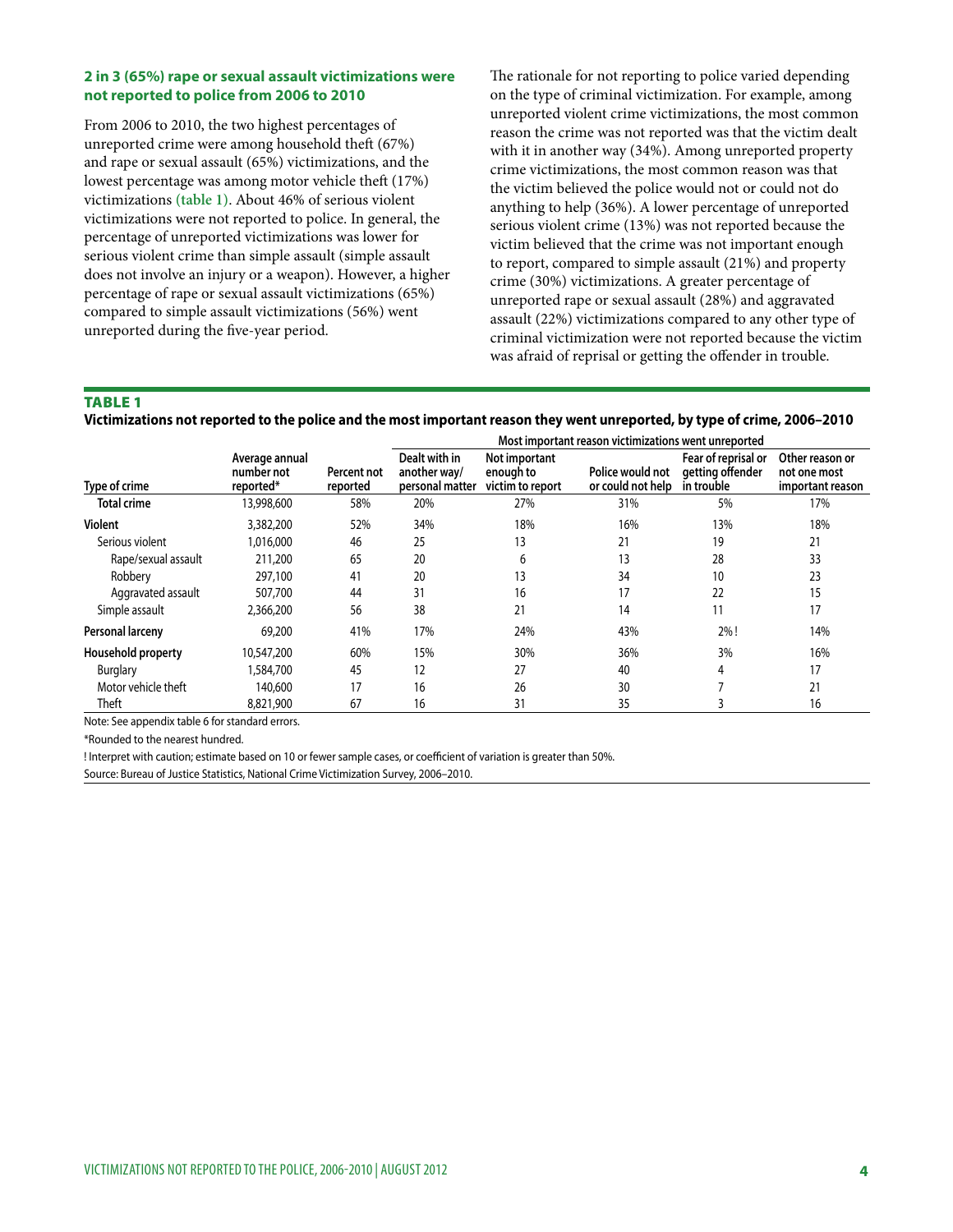#### **From 2006 to 2010, 3 in 10 victimizations involving a weapon and an injury to the victim went unreported to police**

Violent crime victimizations in which the victim was injured (43%), the offender had a weapon (42%), or both (31%) were less likely to go unreported to police than victimizations in which there was neither an injury nor a weapon (59%) **(table 2)**. About 3 in 10 victimizations (29%) involving a serious injury (e.g., the victim was knocked unconscious or sustained a broken bone, a gunshot or stab wound, or internal injuries) went unreported to police. About 4 in 10 victimizations (38%) involving a firearm went unreported.

When the unreported victimization resulted in an injury and the perpetrator had a weapon, the most common reason the police were not notified was that the victim was afraid of reprisal or of getting the offender into trouble (42%). In comparison, when the unreported victimization involved an injury but no weapon (30%), a weapon without an injury (30%), or neither (38%), the most common reason for not reporting was that the victimization was dealt with in another way.

#### **TABLE 2**

**Violent victimizations not reported to the police and the most important reason they went unreported, by type of injury sustained and whether the offender had a weapon, 2006–2010**

|                                    |                                                       |                         | Most important reason victimizations went unreported |                                                                |                                       |                                                       |                                                     |  |  |
|------------------------------------|-------------------------------------------------------|-------------------------|------------------------------------------------------|----------------------------------------------------------------|---------------------------------------|-------------------------------------------------------|-----------------------------------------------------|--|--|
| <b>Attributes of victimization</b> | Average annual<br>number not<br>reported <sup>a</sup> | Percent not<br>reported | Dealt with in<br>another way/                        | Not important<br>enough to<br>personal matter victim to report | Police would not<br>or could not help | Fear of reprisal or<br>getting offender<br>in trouble | Other reason or<br>not one most<br>important reason |  |  |
| <b>Injury</b>                      |                                                       |                         |                                                      |                                                                |                                       |                                                       |                                                     |  |  |
| No injury                          | 2,654,200                                             | 56%                     | 36%                                                  | 21%                                                            | 15%                                   | 9%                                                    | 19%                                                 |  |  |
| Any injury                         | 728,000                                               | 43                      | 28                                                   | 9                                                              | 18                                    | 29                                                    | 16                                                  |  |  |
| Minorb                             | 604,900                                               | 45                      | 31                                                   | 10                                                             | 17                                    | 26                                                    | 16                                                  |  |  |
| Serious <sup>c</sup>               | 78,800                                                | 29                      | 18                                                   | 5!                                                             | 17                                    | 50                                                    | 10                                                  |  |  |
| Rape without other injury          | 43,000                                                | 59                      | 14!                                                  | 1!                                                             | 28!                                   | 28                                                    | 28                                                  |  |  |
| Weapon                             |                                                       |                         |                                                      |                                                                |                                       |                                                       |                                                     |  |  |
| No weapon                          | 2,595,200                                             | 56%                     | 36%                                                  | 19%                                                            | 14%                                   | 12%                                                   | 18%                                                 |  |  |
| Any weapon                         | 590,000                                               | 42                      | 28                                                   | 14                                                             | 21                                    | 20                                                    | 17                                                  |  |  |
| Firearm                            | 179,300                                               | 38                      | 14                                                   | 7                                                              | 25                                    | 37                                                    | 18                                                  |  |  |
| Knife                              | 191,600                                               | 49                      | 33                                                   | 17                                                             | 20                                    | 12                                                    | 19                                                  |  |  |
| Other/unknown type                 | 219,100                                               | 42                      | 35                                                   | 19                                                             | 19                                    | 12                                                    | 16                                                  |  |  |
| Don't know                         | 197,000                                               | 46                      | 24                                                   | 23                                                             | 21                                    | 12                                                    | 20                                                  |  |  |
| <b>Injury</b>                      |                                                       |                         |                                                      |                                                                |                                       |                                                       |                                                     |  |  |
| Weapon                             | 128,800                                               | 31%                     | 21%                                                  | 5%!                                                            | 25%                                   | 42%                                                   | 7%                                                  |  |  |
| No weapon                          | 555,400                                               | 47%                     | 30%                                                  | 10%                                                            | 15%                                   | 26%                                                   | 18%                                                 |  |  |
| No injury                          |                                                       |                         |                                                      |                                                                |                                       |                                                       |                                                     |  |  |
| Weapon                             | 461,100                                               | 47%                     | 30%                                                  | 17%                                                            | 20%                                   | 13%                                                   | 20%                                                 |  |  |
| No weapon                          | 2,039,700                                             | 59%                     | 38%                                                  | 21%                                                            | 14%                                   | 8%                                                    | 18%                                                 |  |  |

Note: Includes victims of rape/sexual assault, robbery, aggravated assault, and simple assault. See appendix table 7 for standard errors.

aRounded to the nearest hundred.

bExamples include bruises, scratches, and black eyes.

cExamples include gunshot or stab wounds, broken bones, internal injuries, and unconsciousness.

! Interpret with caution; estimate based on 10 or fewer sample cases, or coefficient of variation is greater than 50%.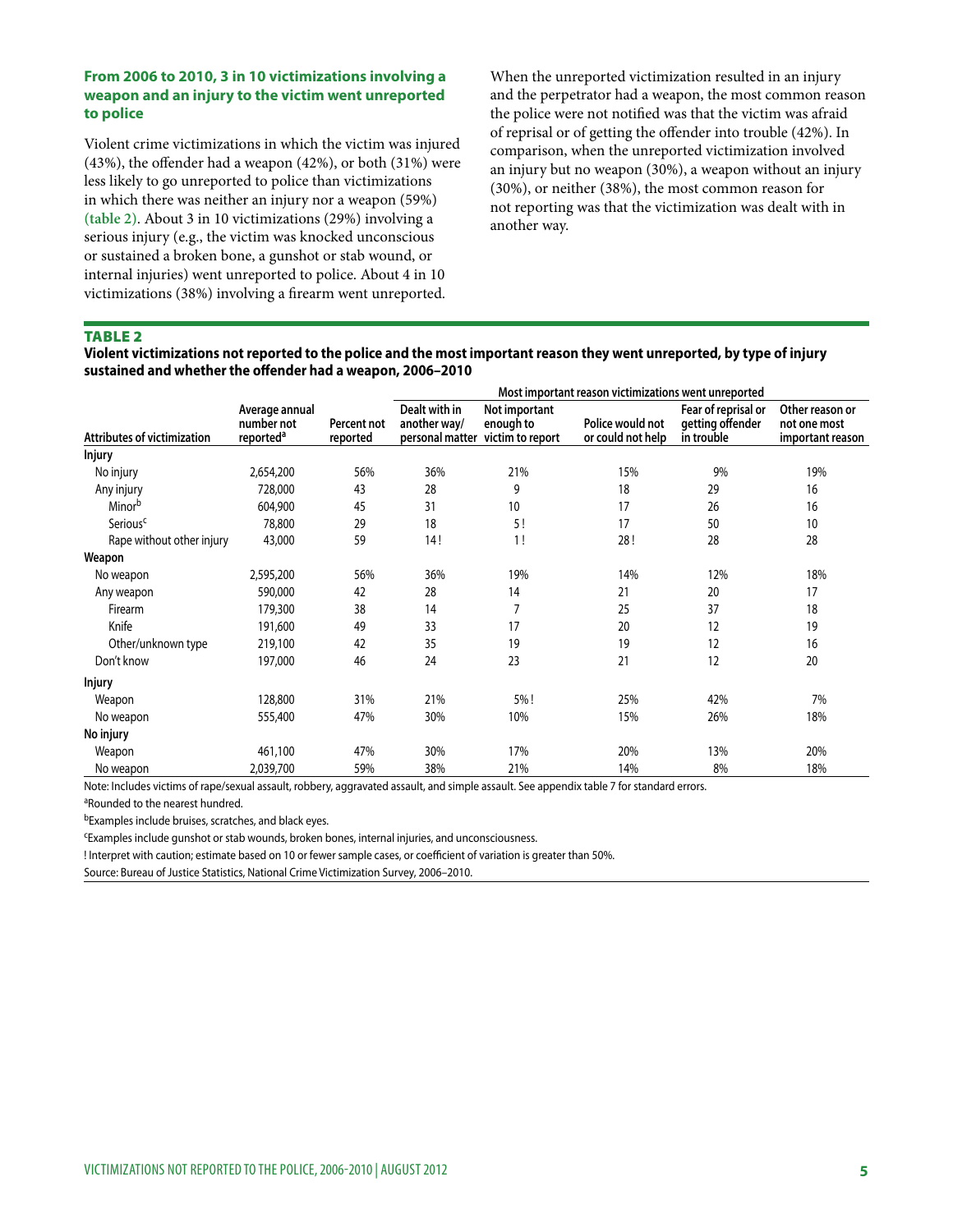#### **Among unreported intimate partner violence victimizations, the most common reason for not reporting to police was fear of reprisal or getting the offender in trouble (38%)**

From 2006 to 2010, victimizations perpetrated by someone who was well known to the victim (62%)—a neighbor, coworker, patient, or teacher—or by someone with whom the victim was casually acquainted (60%) were most likely to go unreported to police **(table 3)**. About 46% of intimate partner violence (IPV) victimizations were not reported to police between 2006 and 2010. The percentage of IPV victimizations not reported to police was about the same, regardless of whether the victimization was a simple assault (44%) or a serious violent crime (47%) (not shown in table). Among the unreported IPV victimizations, 38% went unreported because the victim was afraid of reprisal or getting the offender in trouble.

From 2006 to 2010, over half (51%) of violent crime victimizations committed by a stranger went unreported to police. Of those, about 18% went unreported because the victim believed that the police would not or could not do anything to help.

#### **About three-quarters of violent crime victimizations that occurred at school were not reported to police**

From 2006 to 2010, violent crime victimizations that took place at school (76%), in a public location (55%), or at work (56%) were more likely to go unreported to police than violent crime victimizations that took place in the home (42%) **(table 4)**. The greatest percentage of unreported violent crime victimizations that occurred at school (50%) or work (47%) were not reported because the victim dealt with the crime in some other way, such as reporting it to another official such as a manager or school staff. Unreported violent crime victimizations that occurred in the home (27%) were more likely than unreported violent victimizations at school (6%), work (4%), or in a public location (7%) to go unreported because the victim was afraid of reprisal or getting the offender in trouble.

#### **TABLE 3**

**Violent victimizations not reported to the police and the most important reason they went unreported, by victim-offender relationship, 2006–2010**

|                              |                                           |                         | Most important reason victimizations went unreported |                                                                |                                       |                                                       |                                                     |  |  |
|------------------------------|-------------------------------------------|-------------------------|------------------------------------------------------|----------------------------------------------------------------|---------------------------------------|-------------------------------------------------------|-----------------------------------------------------|--|--|
| Victim-offender relationship | Average annual<br>number not<br>reported* | Percent not<br>reported | Dealt with in<br>another way/                        | Not important<br>enough to<br>personal matter victim to report | Police would not<br>or could not help | Fear of reprisal or<br>getting offender<br>in trouble | Other reason or<br>not one most<br>important reason |  |  |
| Stranger                     | ,221,000                                  | 51%                     | 28%                                                  | 27%                                                            | 18%                                   | 6%                                                    | 22%                                                 |  |  |
| Casual acquaintance          | 611,400                                   | 60                      | 48                                                   | 18                                                             |                                       |                                                       | 14                                                  |  |  |
| Well known                   | 570,800                                   | 62                      | 43                                                   |                                                                |                                       |                                                       | 18                                                  |  |  |
| Relative                     | 204,400                                   | 46                      | 36                                                   |                                                                |                                       | 32                                                    |                                                     |  |  |
| Intimate partner             | 467,800                                   | 46                      | 19                                                   | 10                                                             |                                       | 38                                                    | 16                                                  |  |  |

Note: Includes victims of rape/sexual assault, robbery, aggravated assault, and simple assault. Does not include victimizations in which the relationship between the victim and offender was unknown. See appendix table 8 for standard errors.

\*Rounded to the nearest hundred.

Source: Bureau of Justice Statistics, National Crime Victimization Survey, 2006–2010.

#### **TABLE 4**

#### **Violent victimizations not reported to the police and the most important reason they went unreported, by location, 2006–2010**

|                                   |                                                       |                         |                                                    |                                                | Most important reason victimizations went unreported |                                                       |                                                        |  |
|-----------------------------------|-------------------------------------------------------|-------------------------|----------------------------------------------------|------------------------------------------------|------------------------------------------------------|-------------------------------------------------------|--------------------------------------------------------|--|
| Location                          | Average annual<br>number not<br>reported <sup>a</sup> | Percent not<br>reported | Dealt with<br>in another<br>way/personal<br>matter | Not important<br>enough to<br>victim to report | Police would not<br>or could not help                | Fear of reprisal or<br>getting offender<br>in trouble | Other reason<br>or not one<br>most important<br>reason |  |
| At work                           | 669,600                                               | 56%                     | 47%                                                | 13%                                            | 9%                                                   | 4%                                                    | 27%                                                    |  |
| At school                         | 451,300                                               | 76                      | 50                                                 | 22                                             | 13                                                   |                                                       |                                                        |  |
| At home                           | 842,100                                               | 42                      | 28                                                 | 13                                             | 19                                                   |                                                       | 14                                                     |  |
| In a public location <sup>b</sup> | 785,200                                               | 55                      | 25                                                 | 28                                             | 20                                                   |                                                       |                                                        |  |

Note: Includes victims of rape/sexual assault, robbery, aggravated assault, and simple assault. See appendix table 9 for standard errors.

aRounded to the nearest hundred.

bIncludes vicitmizations that occurred on the way to school or work, while running errands or engaging in leisure activities outside of the home, or in other public locations outside of school or work.

! Interpret with caution; estimate based on 10 or fewer sample cases, or coefficient of variation is greater than 50%.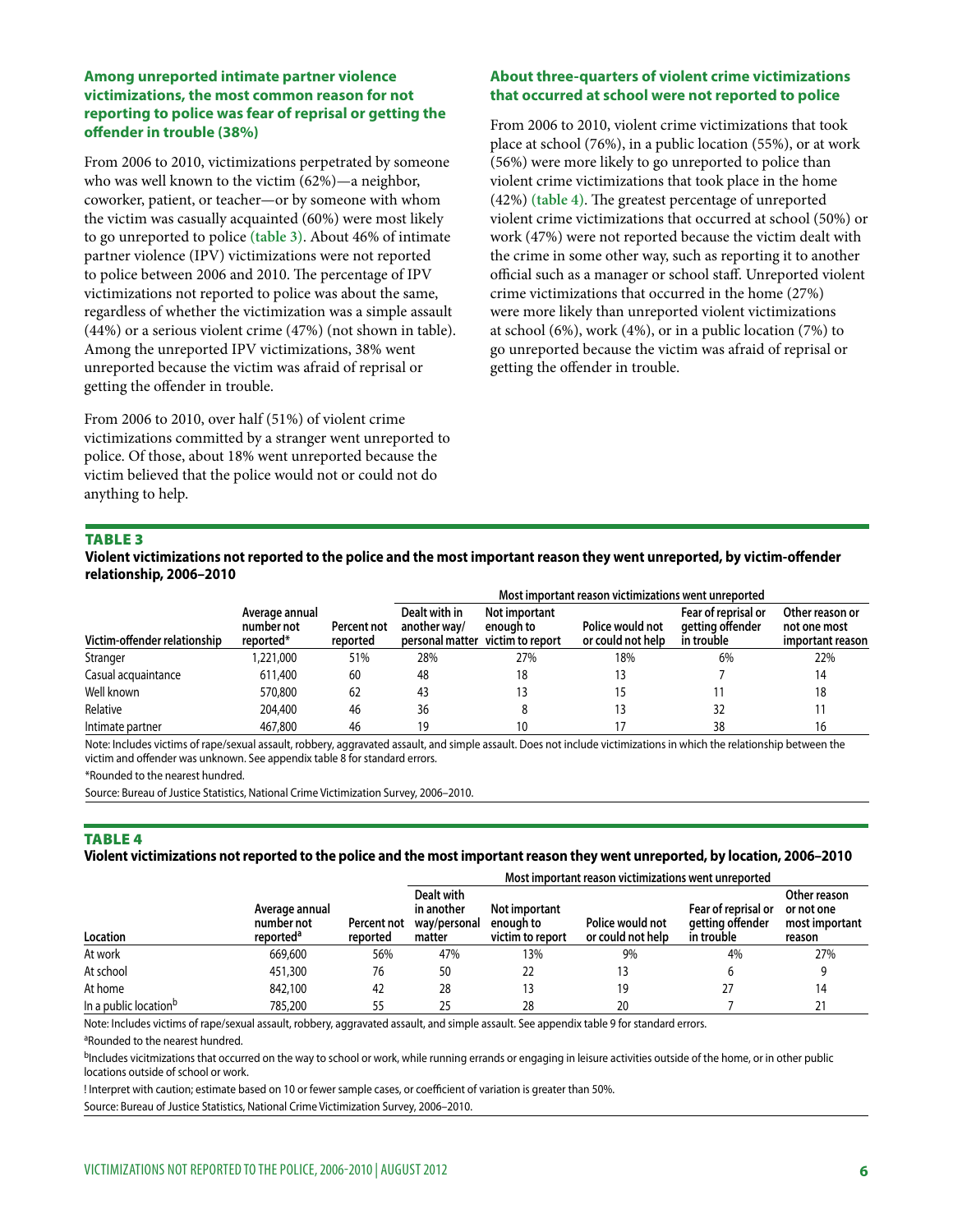#### **A greater percentage of unreported violent victimizations against women (20%) than men (8%) were not reported because the victim was afraid of reprisal or getting the offender in trouble**

The demographic characteristics of violent crime victims contributed to differences in the percentage of unreported victimizations and reasons for not reporting the crime to the police. From 2006 to 2010, a greater percentage of victimizations against men (55%) were not reported to police than victimizations against women (49%) **(table 5)**. A greater percentage of victimizations against white non-Hispanics (54%) than black non-Hispanics (46%) went unreported to police.

The rationale for not reporting a victimization to the police also varied depending on the demographic characteristics of violent crime victims. For example, from 2006 to 2010, a greater percentage of unreported violent victimizations against women (20%) than men (8%) were not reported to police because the victim was afraid of reprisal or getting the offender in trouble.

In addition, from 2006 to 2010, unreported violent crimes against victims age 65 or older (33%) were more likely than violent crimes against victims ages 12 to 17 (10%) to go unreported because the victim believed that the police would not or could not do anything to help. A greater percentage of unreported crimes against victims age 17 or younger (42%) than victims age 65 or older (19%) were not reported to police because the victim handled it in another way.

#### **TABLE 5**

**Violent victimizations not reported to the police and the most important reason they went unreported, by victim characteristics, 2006–2010**

|                                                               |                                                       |                         | Most important reason victimizations went unreported |                                                |                                          |                                                       |                                                     |  |  |
|---------------------------------------------------------------|-------------------------------------------------------|-------------------------|------------------------------------------------------|------------------------------------------------|------------------------------------------|-------------------------------------------------------|-----------------------------------------------------|--|--|
| Victim characteristic                                         | Average annual<br>number not<br>reported <sup>a</sup> | Percent not<br>reported | Dealt with in<br>another way/<br>personal matter     | Not important<br>enough to<br>victim to report | Police would<br>not or could<br>not help | Fear of reprisal or<br>getting offender<br>in trouble | Other reason or<br>not one most<br>important reason |  |  |
| Sex                                                           |                                                       |                         |                                                      |                                                |                                          |                                                       |                                                     |  |  |
| Male                                                          | 1,859,800                                             | 55%                     | 36%                                                  | 22%                                            | 16%                                      | 8%                                                    | 18%                                                 |  |  |
| Female                                                        | 1,522,400                                             | 49                      | 32                                                   | 14                                             | 15                                       | 20                                                    | 18                                                  |  |  |
| Race/Hispanic origin                                          |                                                       |                         |                                                      |                                                |                                          |                                                       |                                                     |  |  |
| Whiteb                                                        | 2,308,600                                             | 54%                     | 35%                                                  | 19%                                            | 15%                                      | 13%                                                   | 19%                                                 |  |  |
| Black/African American <sup>b</sup>                           | 441,700                                               | 46                      | 31                                                   | 17                                             | 18                                       | 18                                                    | 16                                                  |  |  |
| Hispanic/Latino                                               | 394,600                                               | 51                      | 32                                                   | 20                                             | 19                                       | 12                                                    | 17                                                  |  |  |
| American Indian/Alaska nativeb                                | 35,200                                                | 39                      | 22!                                                  | 21!                                            | 21!                                      | 23!                                                   | 12!                                                 |  |  |
| Asian/Native Hawaiian/<br>Other Pacific Islander <sup>b</sup> | 89,300                                                | 66                      | 32                                                   | 19                                             | 19!                                      | 8!                                                    | 22                                                  |  |  |
| Two or more races <sup>b</sup>                                | 112,800                                               | 60                      | 38                                                   | 13                                             | 14                                       | 17                                                    | 18                                                  |  |  |
| Age                                                           |                                                       |                         |                                                      |                                                |                                          |                                                       |                                                     |  |  |
| $12 - 17$                                                     | 844,300                                               | 68%                     | 42%                                                  | 22%                                            | 10%                                      | 12%                                                   | 14%                                                 |  |  |
| $18 - 34$                                                     | 1,379,600                                             | 51                      | 30                                                   | 18                                             | 16                                       | 16                                                    | 21                                                  |  |  |
| $35 - 64$                                                     | 1,100,300                                             | 47                      | 34                                                   | 15                                             | 20                                       | 12                                                    | 18                                                  |  |  |
| 65 or older                                                   | 58,000                                                | 46                      | 19                                                   | 21                                             | 33                                       | 9                                                     | 18                                                  |  |  |
| <b>Education</b>                                              |                                                       |                         |                                                      |                                                |                                          |                                                       |                                                     |  |  |
| Less than high school degree                                  | 564,400                                               | 66%                     | 40%                                                  | 21%                                            | 14%                                      | 9%                                                    | 16%                                                 |  |  |
| High school diploma/<br>some college                          | 1,370,000                                             | 49                      | 34                                                   | 16                                             | 16                                       | 16                                                    | 17                                                  |  |  |
| College degree                                                | 1,422,600                                             | 51                      | 32                                                   | 19                                             | 16                                       | 13                                                    | 20                                                  |  |  |

Note: Includes victims of rape/sexual assault, robbery, aggravated assault, and simple assault. See appendix table 10 for standard errors.

aRounded to the nearest hundred.

bExcludes persons of Hispanic or Latino origin.

! Interpret with caution; estimate based on 10 or fewer sample cases, or coefficient of variation is greater than 50%.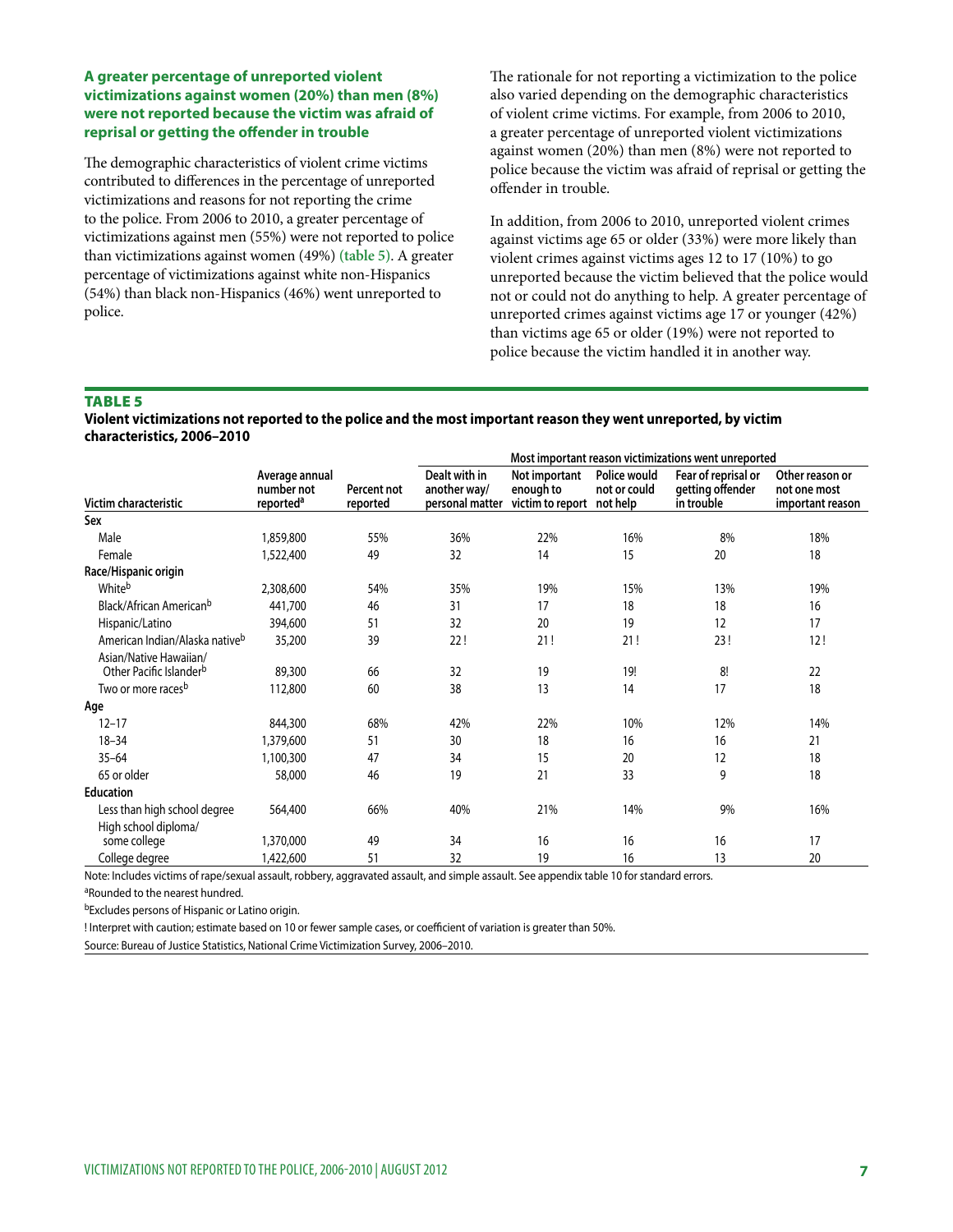#### **Over 20% of unreported violent victimizations against persons living in urban areas were not reported because the victim believed the police would not or could not help**

During the period from 2006 to 2010, victimizations against persons living in households with two or more children under age 12 were less likely to go unreported to police (46%) than victimizations involving households with no children (54%) or one child (53%) **(table 6)**. A greater percentage of violent victimizations against persons in households with an income of \$50,000 or more (56%) went unreported, compared to households with an income of less than \$25,000 (50%).

Household characteristics associated with violent crime victimizations also contributed to differences in the rationale for not reporting victimizations to police. For instance, unreported violent victimizations against persons living in urban areas (21%) were more likely to not be reported because the victim believed that the police would not or could not do anything to help, in comparison to unreported victimizations against people living in suburban (12%) and rural (16%) areas.

#### TABLE<sub>6</sub>

**Violent victimizations not reported to the police and the most important reason they went unreported, by victim household characteristics, 2006–2010**

|                                |                                           |                         | Most important reason victimizations went unreported |                                                |                                          |                                                       |                                                     |  |
|--------------------------------|-------------------------------------------|-------------------------|------------------------------------------------------|------------------------------------------------|------------------------------------------|-------------------------------------------------------|-----------------------------------------------------|--|
| Household characteristic       | Average annual<br>number not<br>reported* | Percent not<br>reported | Dealt with in<br>another way/<br>personal matter     | Not important<br>enough to<br>victim to report | Police would<br>not or could<br>not help | Fear of reprisal or<br>getting offender<br>in trouble | Other reason or<br>not one most<br>important reason |  |
| Income                         |                                           |                         |                                                      |                                                |                                          |                                                       |                                                     |  |
| Less than \$25,000             | 849,900                                   | 50%                     | 31%                                                  | 18%                                            | 21%                                      | 15%                                                   | 16%                                                 |  |
| \$25,000-\$49,999              | 745,700                                   | 54                      | 35                                                   | 17                                             | 16                                       | 15                                                    | 17                                                  |  |
| \$50,000 or more               | 996,400                                   | 56                      | 38                                                   | 20                                             | 12                                       | 8                                                     | 22                                                  |  |
| Not reported                   | 790,200                                   | 50                      | 31                                                   | 19                                             | 16                                       | 17                                                    | 17                                                  |  |
| Location of residence          |                                           |                         |                                                      |                                                |                                          |                                                       |                                                     |  |
| Urban                          | 1,262,100                                 | 51%                     | 30%                                                  | 18%                                            | 21%                                      | 13%                                                   | 18%                                                 |  |
| Suburban                       | 1,535,600                                 | 54                      | 37                                                   | 19                                             | 12                                       | 13                                                    | 19                                                  |  |
| Rural                          | 584,500                                   | 51                      | 36                                                   | 18                                             | 16                                       | 15                                                    | 15                                                  |  |
| Household members under age 12 |                                           |                         |                                                      |                                                |                                          |                                                       |                                                     |  |
| None                           | 2,219,400                                 | 54%                     | 34%                                                  | 20%                                            | 16%                                      | 13%                                                   | 18%                                                 |  |
| One                            | 644,100                                   | 53                      | 35                                                   | 12                                             | 18                                       | 15                                                    | 20                                                  |  |
| Two or more                    | 518,700                                   | 46                      | 35                                                   | 20                                             | 13                                       | 14                                                    | 17                                                  |  |

Note: Includes victims of rape/sexual assault, robbery, aggravated assault, and simple assault. See appendix table 11 for standard errors.

\*Rounded to the nearest hundred.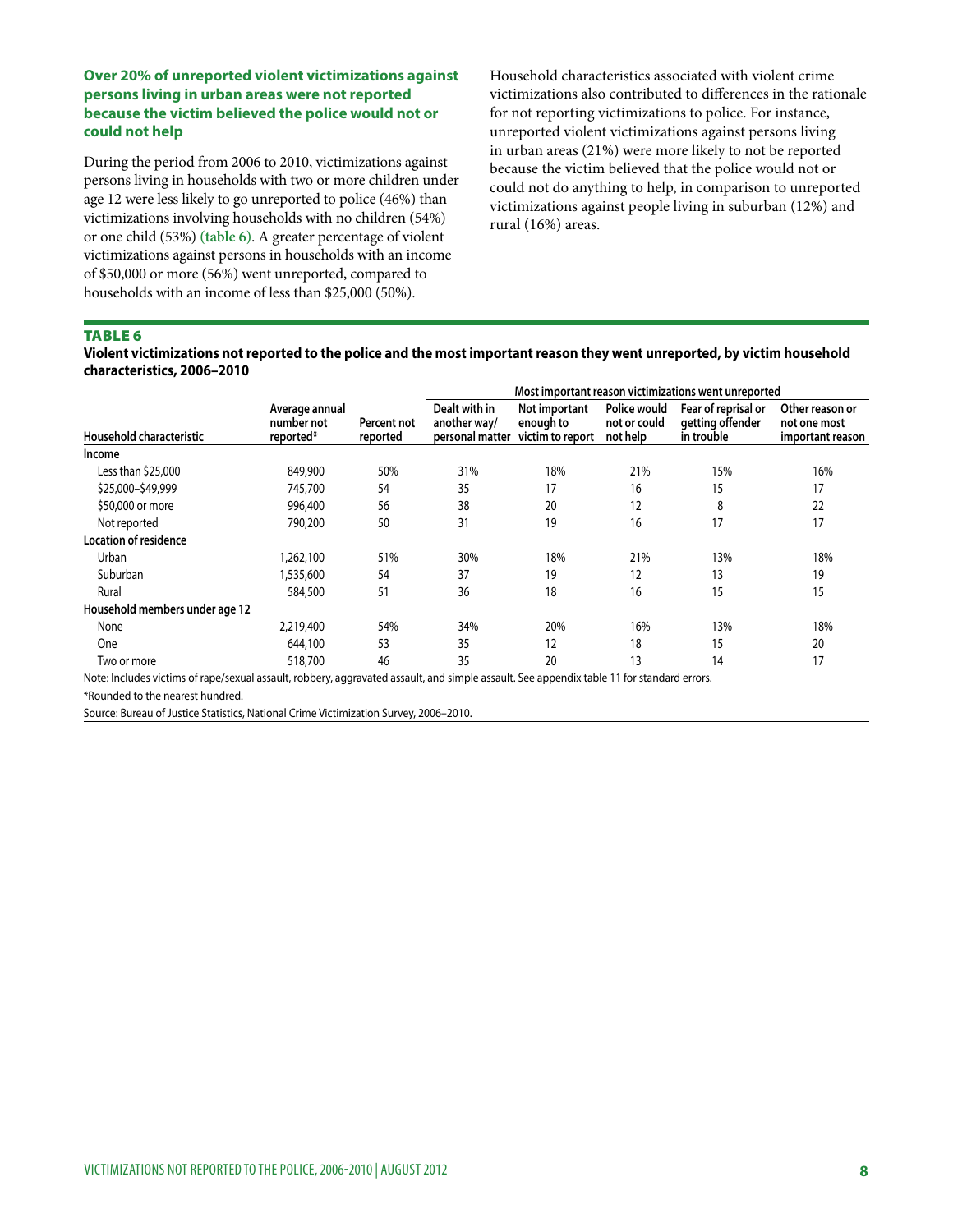## **Methodology**

#### **Survey coverage**

The National Crime Victimization Survey (NCVS) is an annual data collection conducted by the U.S. Census Bureau for the Bureau of Justice Statistics (BJS). The NCVS is a selfreport survey in which interviewed persons are asked about the number and characteristics of victimizations experienced during the prior six months. The NCVS collects information on nonfatal personal crimes (rape or sexual assault, robbery, aggravated and simple assault, and personal larceny) and household property crimes (burglary, motor vehicle theft, and other theft) both reported and not reported to police. In addition to providing annual level and change estimates on criminal victimization, the NCVS is the primary source of information on the nature of criminal victimization incidents. Survey respondents provide information about themselves (such as age, sex, race and ethnicity, marital status, education level, and income) and if they experienced a victimization. For crime victims, information about the offender (such as age, race and ethnicity, gender, and victimoffender relationship), characteristics of the crime (including time and place of occurrence, use of weapons, nature of injury, and economic consequences), whether the crime was reported to police, reasons why the crime was or was not reported, and experiences with the criminal justice system are collected about each victimization incident.

The NCVS is administered to persons age 12 or older from a nationally representative sample of households in the United States. Once selected, households remain in the sample for 3 years, and eligible persons in these households are interviewed every six months for a total of seven interviews. New households rotate into the sample on an ongoing basis to replace outgoing households that have been in sample for the 3-year period. The sample includes persons living in group quarters, such as dormitories, rooming houses, and religious group dwellings, and excludes persons living in military barracks and institutional settings, such as correctional or hospital facilities, and the homeless. (For more detail, see the Survey Methodology for Criminal Victimization in the United States, 2007, NCJ 227669, March 2010, on the BJS website at www.bjs.gov.)

In 2010, about 147,000 persons age 12 or older from 82,000 households across the country were interviewed during the course of the year. From 2006 to 2010—the primary reference period for this report—a total of 701,000 persons from about 394,000 households were interviewed. This equates to an annual average of 140,000 persons age 12 or older in 79,000 households interviewed each year from 2006 to 2010.

#### **Nonresponse and weighting adjustments**

The 82,000 households that participated in the NCVS in 2010 represents a 92% household response rate. The personlevel response rate—the percentage of persons age 12 or older in participating households who completed an NCVS interview—was 88% in 2010.

Estimates in this report use data from the 1994 to 2010 NCVS data files weighted to produce annual estimates for persons age 12 or older living in U.S. households. Because the NCVS relies on a sample rather than a census of the entire U.S. population, weights are designed to inflate sample point estimates to known population totals and to compensate for survey nonresponse and other aspects of the sample design.

The NCVS data files include both household and person weights. The household weight is commonly used to calculate estimates of property crimes, such as motor vehicle theft or burglary, which are identified with the household. Person weights provide an estimate of the population represented by each person in the sample. Person weights are most frequently used to compute estimates of crime victimizations of persons in the total population. Both household and person weights, after proper adjustment, are also used to form the denominator in calculations of crime rates.

The victimization weights used in this analysis account for the number of persons present during an incident and for repeat victims of series incidents. The victimization weight counts series incidents as the actual number of incidents reported by the victim, up to a maximum of ten incidents. Series victimizations are victimizations that are similar in type but occur with such frequency that a victim is unable to recall each individual event or to describe each event in detail. Survey procedures allow NCVS interviewers to identify and classify these similar victimizations as series victimizations and collect detailed information on only the most recent incident in the series. In 2010, about 3% of all victimization were series incidents. The approach to weighting series incidents as the number of incidents up to a maximum of ten incidents produces more reliable estimates of crime levels, while the cap at 10 minimizes the effect of extreme outliers on the rates. Additional information on the series enumeration is detailed in the report Methods for Counting High Frequency Repeat Victimizations in the National Crime Victimization Survey, NCJ 237308, April 2012, on the BJS website at http://www.bjs.gov.

For this report, prior to applying the weights to the data, all victimizations that occurred outside of the U.S. were excluded. From 2006 to 2010, about 1% (304) of the total 37,457 unweighted victimizations occurred outside of the U.S. and was excluded from the analyses.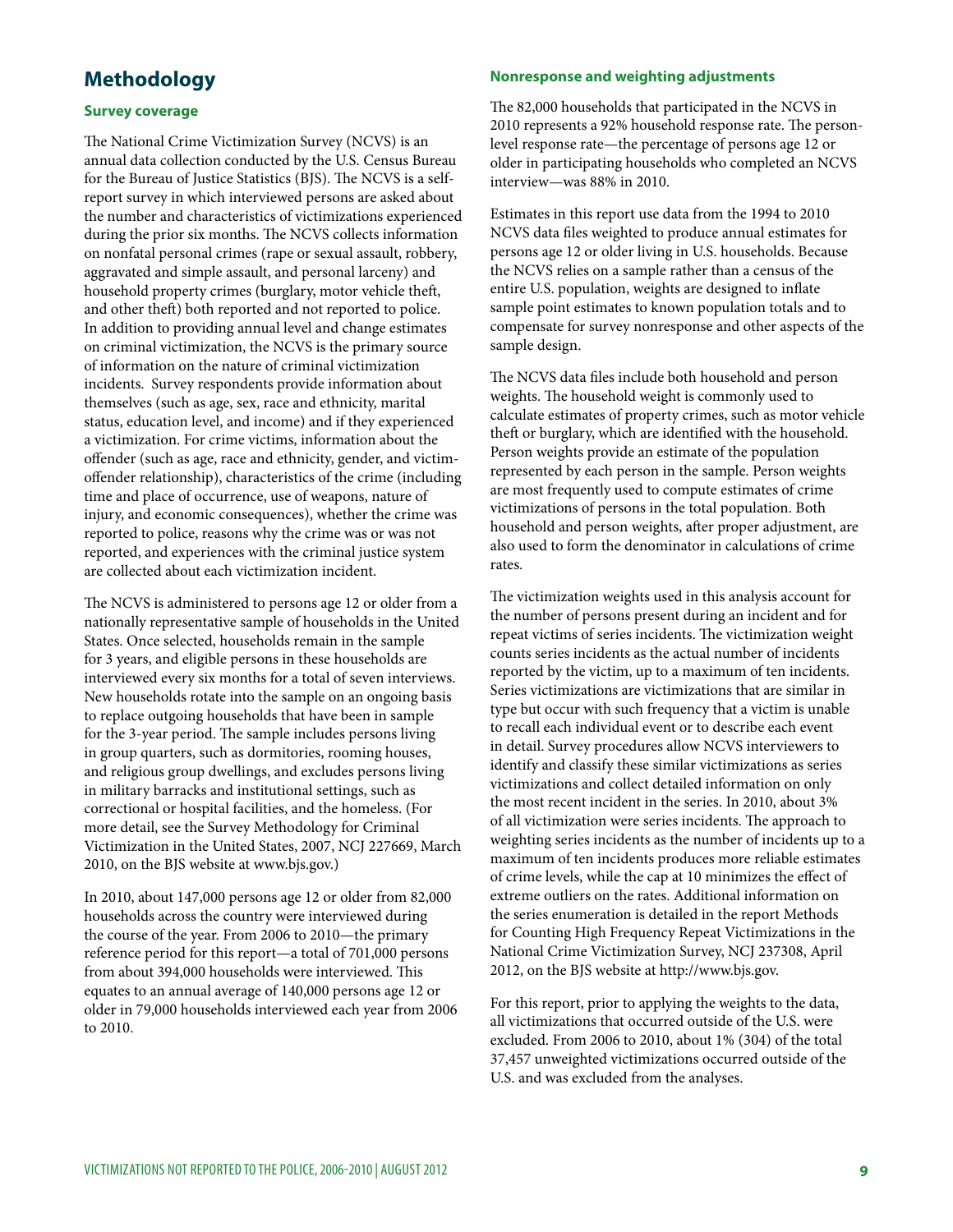#### **Standard error computations**

When national estimates are derived from a sample, as is the case with the NCVS, caution must be taken when comparing one estimates to another estimate or when comparing estimates over time. Although one estimate may be larger than another, estimates based on a sample have some degree of sampling error. The sampling error of an estimate depends on several factors, including the amount of variation in the responses, the size of the sample, and the size of the subgroup for which the estimate is computed. When the sampling error around the estimates is taken into consideration, the estimates that appear different may, in fact, not be statistically different.

One measure of the sampling error associated with an estimate is the standard error. The standard error can vary from one estimate to the next. In general, for a given metric, an estimate with a smaller standard error provides a more reliable approximation of the true value than an estimate with a larger standard error. Estimates with relatively large standard errors are associated with less precision and reliability and should be interpreted with caution.

In order to generate standard errors around numbers and estimates from the NCVS, the Census Bureau produces generalized variance function (GVF) parameters for BJS. The GVFs take into account aspects of the NCVS complex sample design and represent the curve fitted to a selection of individual standard errors based on the Jackknife Repeated Replication technique. The GVF parameters were used to generate standard errors for each point estimate (such as counts, percentages, and rates) in the report. For average annual estimates, standard errors were based on the ratio of the sums of victimizations and respondents across years.

In this report, BJS conducted tests to determine whether differences in estimated numbers and percentages were statistically significant once sampling error was taken into account. Using statistical programs developed specifically for the NCVS, we tested the significance of all comparisons in the text. The primary test procedure used was Student's t-statistic, which tests the difference between two sample estimates. To ensure that the observed differences between estimates were larger than might be expected due to sampling variation, we set the significance level at the 95% level.

Data users can use the estimates and the standard errors of the estimates provided in this report to generate a confidence interval around the estimate as a measure of the margin of error. The following example illustrates how standard errors can be used to generate confidence intervals:

According to the NCVS, in 1994, 50% of serious violent victimizations were not reported to police (see appendix table 2). Using the GVFs, BJS determined that the estimate has a standard error of 1.3% (see

appendix table 4). A confidence interval around the estimate was generated by multiplying the standard errors by ±1.96 (the t-score of a normal, two-tailed distribution that excludes 2.5% at either end of the distribution). Thus, the confidence interval around the 50% estimate from 1994 is 50% ± 1.3% X 1.96 or (47.45% to 52.55%). In others words, if different samples using the same procedures were taken from the U.S. population in 1994, 95% of the time the percentage of serious violent crime victimizations that went unreported would fall between 47.45 and 52.55%.

In this report, a coefficient of variation (CV), representing the ratio of the standard error to the estimate, was also calculated for all estimates. CV's provide a measure of reliability and a means to compare the precision of estimates across measures with differing levels or metrics. In cases where the CV was greater than 50%, or the unweighted sample had 10 or fewer cases, the estimate was noted with a "!" symbol (interpret data with caution; estimate based on 10 or fewer sample cases, or the coefficient of variation exceeds 50%).

#### **Methodological changes to the NCVS in 2006**

Methodological changes implemented in 2006 may have affected the crime estimates for that year to such an extent that they are not comparable to estimates from other years. Evaluation of 2007 and later data from the NCVS conducted by BJS and the Census Bureau found a high degree of confidence that estimates for 2007, 2008, 2009, and 2010 are consistent with and comparable to estimates for 2005 and previous years. The reports, Criminal Victimization, 2006, NCJ 219413, December 2007; Criminal Victimization, 2007, NCJ 224390, December 2008; Criminal Victimization, 2008, NCJ 227777, September 2009; Criminal Victimization, 2009, NCJ 231327, October 2010; and Criminal Victimization, 2010, NCJ 235508, September 2011, are available on the BJS website at http://www.bjs.gov.

Although caution is warranted when comparing data from 2006 to other years, the combination of five years of data in this report diminishes the potential variation between 2006 and later years. In general, findings do not change significantly if the year 2006 is excluded from the analysis. For total victimizations, violent victimizations, and serious violent victimizations, the annual average number of victimizations and the percentage of victimizations not reported to the police during the period from 2006 to 2010 were not significantly different from the annual average number and the percentage not reported during the period from 2007 to 2010. Similarly, the distribution of the reasons given for why unreported violent victimizations were not reported to police did not differ significantly across the two periods.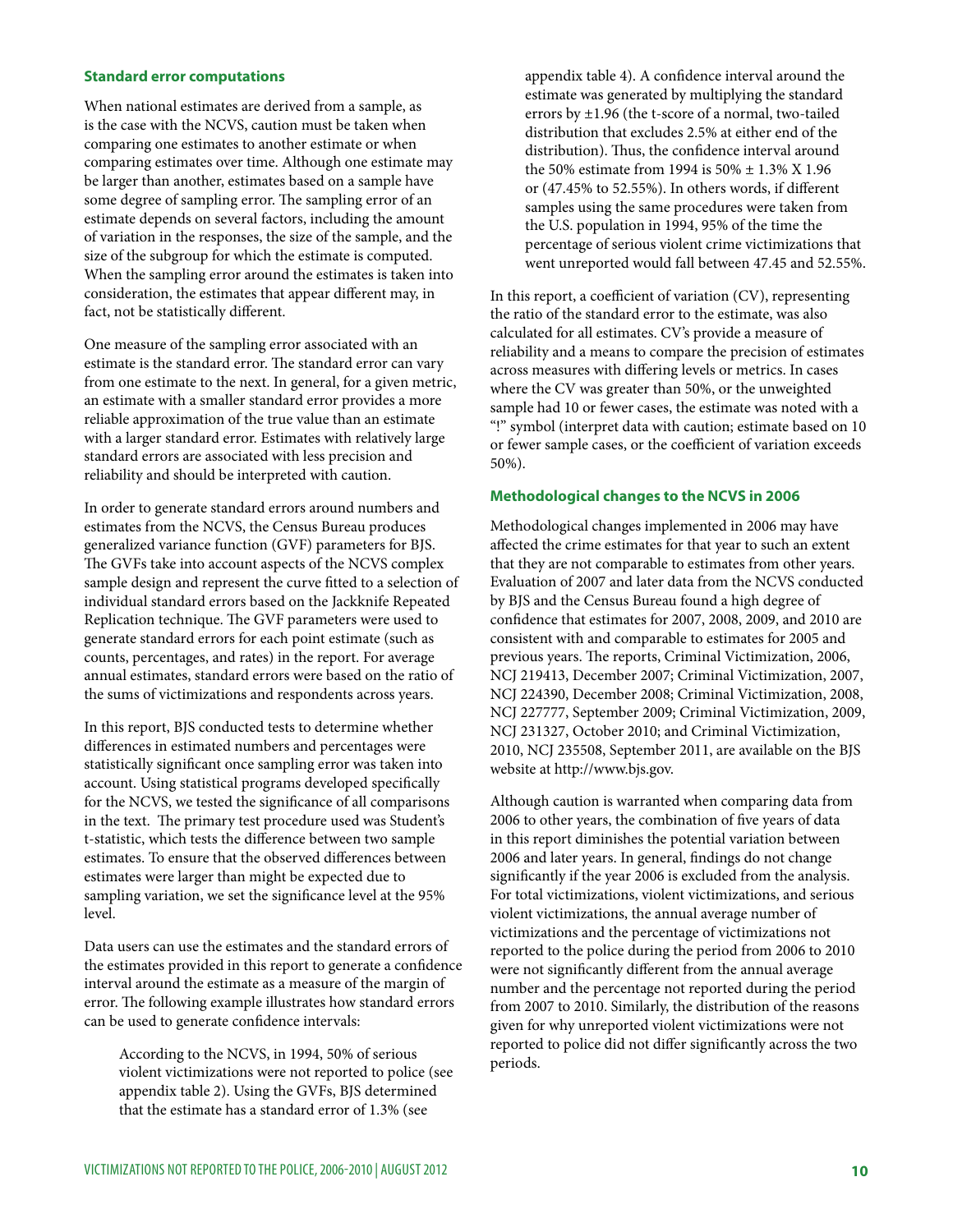#### **Detailed response categories for the most important reason violent victimizations were not reported to police, 2006–2010**

|                                                                                           | Unreported violent victimizations |                          |  |  |
|-------------------------------------------------------------------------------------------|-----------------------------------|--------------------------|--|--|
| Reason                                                                                    | Average annual number             | Percent                  |  |  |
| Total not reported                                                                        | 3,382,200                         | 100%                     |  |  |
| Dealt with it another way                                                                 | 1,143,500                         | 34%                      |  |  |
| Reported to another official                                                              | 538,700                           | 16                       |  |  |
| Private or personal matter handled informally                                             | 603,900                           | 18                       |  |  |
| Not important enough to report                                                            | 619,100                           | 18%                      |  |  |
| Minor or unsuccessful crime/small loss/recovered property                                 | 465,900                           | 14                       |  |  |
| Child offender or "kids' stuff"                                                           | 72,600                            | 2                        |  |  |
| Not clear it was a crime or harm was intended                                             | 80,500                            | 2                        |  |  |
| Loss was less than insurance deductible                                                   | 900                               | -- !                     |  |  |
| Police would not or could not do anything                                                 | 535,900                           | 16%                      |  |  |
| Police could not do anything                                                              | 77,000                            | 2                        |  |  |
| Crime discovered too late                                                                 | 7,800                             |                          |  |  |
| Could not recover property                                                                | 3,100                             | -- !                     |  |  |
| Could not identify offender/lack of proof                                                 | 66,200                            | 2                        |  |  |
| Police would not help                                                                     | 459,000                           | 14                       |  |  |
| Police would not think it was important enough                                            | 305,400                           | 9                        |  |  |
| Police would be inefficient or ineffective                                                | 99,500                            | 3                        |  |  |
| Police would be biased or could cause respondent trouble or offender was a police officer | 54,100                            | 2                        |  |  |
| Fear of reprisal or getting offender in trouble                                           | 452,700                           | 13%                      |  |  |
| Afraid of reprisal by offender or others                                                  | 283,900                           | 8                        |  |  |
| Did not want to get offender in trouble with the law                                      | 158,100                           | 5                        |  |  |
| Other reason or not one most important reason                                             | 610,700                           | 18%                      |  |  |
| Advised not to report to police                                                           | 10,700                            | $\overline{\phantom{a}}$ |  |  |
| Too inconvenient to take the time                                                         | 108,300                           | 3                        |  |  |
| Do not know why crime was not reported                                                    | 30,300                            |                          |  |  |
| Not one reason more important than the others                                             | 85,800                            | 3                        |  |  |
| Other reasons                                                                             | 386.400                           | 11                       |  |  |

Note: Numbers rounded to the nearest hundred. See appendix table 12 for standard errors.

! Interpret with caution; estimate based on 10 or fewer sample cases, or coefficient of variation is greater than 50%.

--Less than 0.5%.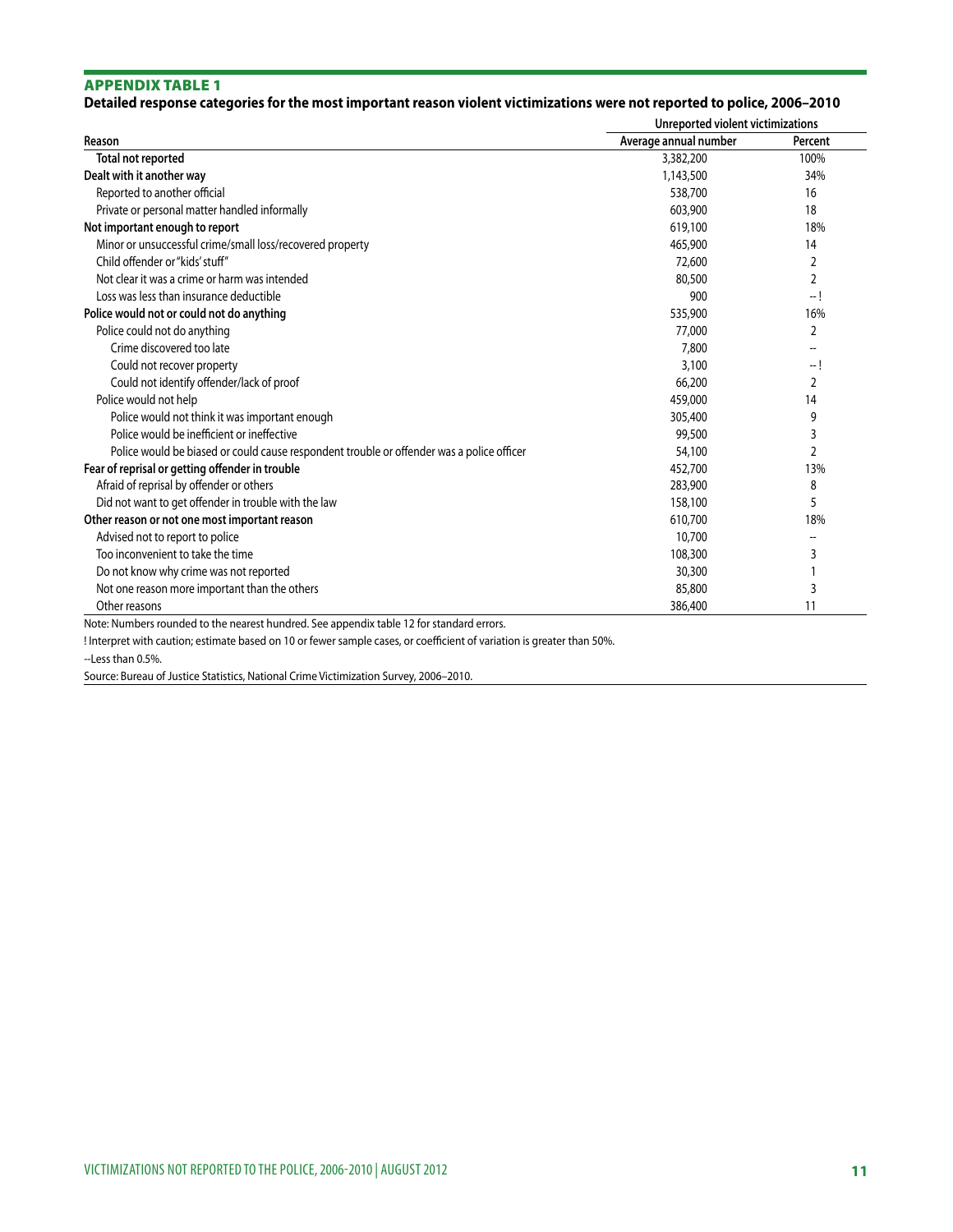#### Appendix table 2 **Victimizations not reported to the police, by type of crime, 1994–2010**

|       |       | Serious violent crime  |         |                       |                   | Property crime |                 |                        |              |
|-------|-------|------------------------|---------|-----------------------|-------------------|----------------|-----------------|------------------------|--------------|
| Year  | Total | Rape/sexual<br>assault | Robbery | Aggravated<br>assault | Simple<br>assault | Total          | <b>Burglary</b> | Motor<br>vehicle theft | <b>Theft</b> |
| 1994  | 50%   | 66%                    | 46%     | 48%                   | 63%               | 67%            | 51%             | 21%                    | 74%          |
| 1995  | 49    | 77                     | 43      | 46                    | 62                | 67             | 50              | 24                     | 73           |
| 1996  | 53    | 67                     | 51      | 52                    | 61                | 65             | 51              | 22                     | 71           |
| 1997  | 44    | 75                     | 45      | 38                    | 64                | 66             | 50              | 19                     | 72           |
| 1998  | 44    | 68                     | 41      | 42                    | 58                | 66             | 53              | 21                     | 71           |
| 1999  | 48    | 74                     | 40      | 45                    | 59                | 66             | 51              | 16                     | 73           |
| 2000  | 47    | 57                     | 48      | 44                    | 56                | 65             | 51              | 20                     | 70           |
| 2001  | 41    | 59                     | 41      | 35                    | 54                | 63             | 47              | 17                     | 70           |
| 2002  | 34    | 45                     | 32      | 32                    | 54                | 60             | 42              | 16                     | 67           |
| 2003  | 40    | 44                     | 36      | 41                    | 55                | 61             | 46              | 23                     | 68           |
| 2004  | 37    | 70                     | 39      | 30                    | 55                | 60             | 45              | 14                     | 66           |
| 2005  | 40    | 65                     | 44      | 34                    | 59                | 60             | 44              | 18                     | 67           |
| 2006* | 49    | 70                     | 53      | 42                    | 54                | 61             | 48              | 18                     | 67           |
| 2007  | 43    | 58                     | 30      | 49                    | 59                | 61             | 48              | 15                     | 68           |
| 2008  | 43    | 61                     | 41      | 37                    | 57                | 59             | 44              | 20                     | 65           |
| 2009  | 50    | 77                     | 39      | 50                    | 57                | 61             | 46              | 15                     | 68           |
| 2010  | 42    | 51                     | 41      | 39                    | 51                | 60             | 41              | 16                     | 68           |

Note: Excludes victims who did not know whether the victimization was reported to police. Personal larceny is not shown in table. See appendix table 4 for standard errors.

\*Due to methodological changes, use caution when comparing 2006 NCVS criminal victimization estimates to other years. See *Criminal Victimization 2007*, http://www. bjs.gov, for more information.

Source: Bureau of Justice Statistics, National Crime Victimization Survey, 1994–2010.

#### Appendix table 3

#### **Standard errors for figure 1: Most important reason violent victimizations were not reported to the police, 2006–2010**

| Most important reason victimizations were not reported                                   | Percent |
|------------------------------------------------------------------------------------------|---------|
| Dealt with it another way/personal matter                                                | 1.2%    |
| Not important enough to victim to report                                                 | 0.9     |
| Police would not or could not help                                                       | 0.9     |
| Fear of reprisal or getting offender in trouble                                          | 0.8     |
| Other reason or not one most important reason                                            | 0.9     |
| Source: Bureau of Justice Statistics, National Crime Victimization Survey,<br>2006-2010. |         |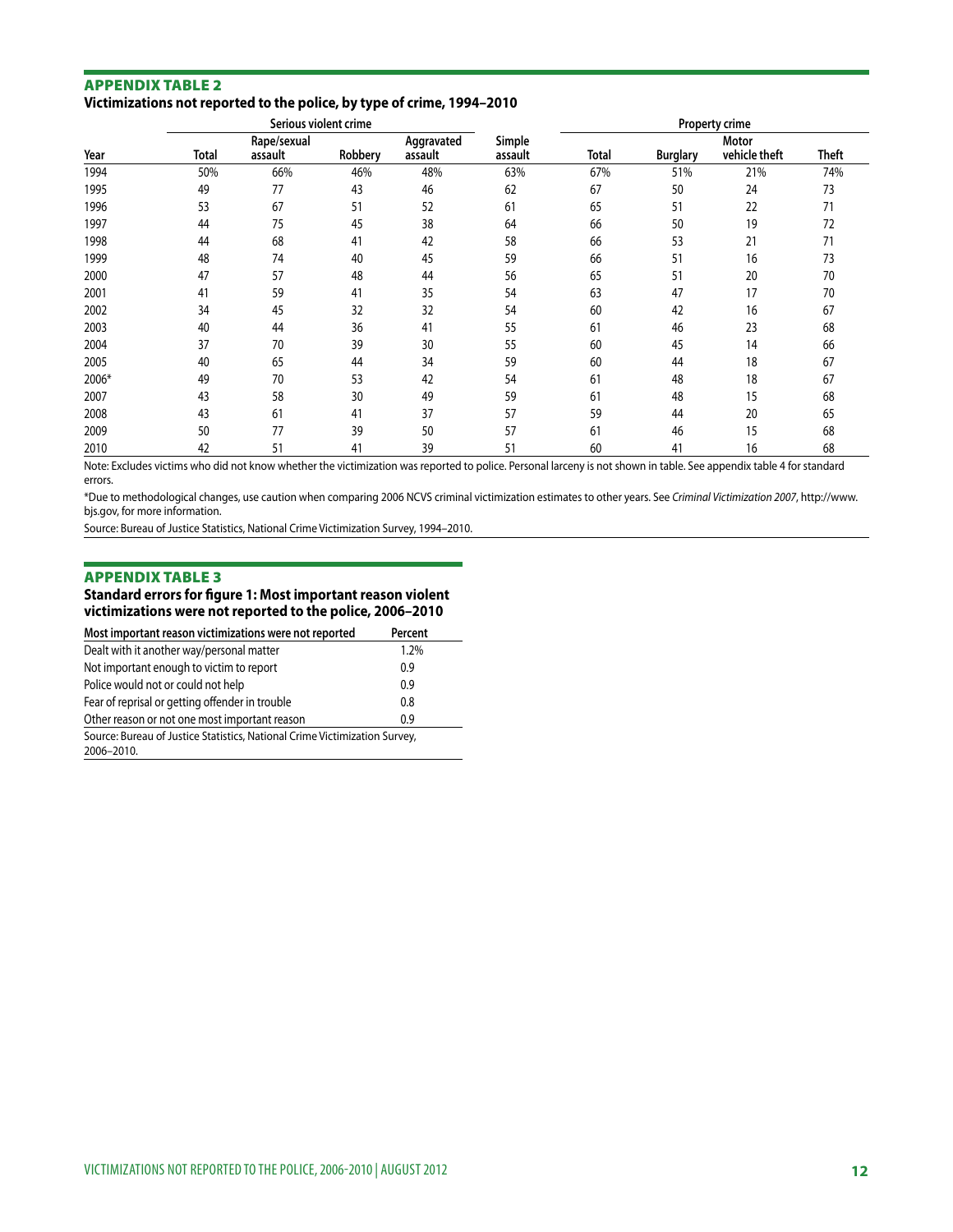#### Appendix table 4 **Standard errors for figure 2: Victimizations not reported to the police, by type of crime, 1994–2010**

|      |       |                                                                                       | Serious violent crime |                    |                | Property crime |                 |                     |       |  |
|------|-------|---------------------------------------------------------------------------------------|-----------------------|--------------------|----------------|----------------|-----------------|---------------------|-------|--|
| Year | Total | Rape/sexual assault                                                                   | Robbery               | Aggravated assault | Simple assault | Total          | <b>Burglary</b> | Motor vehicle theft | Theft |  |
| 1994 | 1.3%  | 3.1%                                                                                  | 2.2%                  | 1.6%               | 1.0%           | 0.6%           | 1.2%            | 1.5%                | 0.6%  |  |
| 1995 | 1.4   | 3.0                                                                                   | 2.4                   | 1.7                | 1.0            | 0.6            | 1.2             | 1.7                 | 0.6   |  |
| 1996 | 1.5   | 3.8                                                                                   | 2.4                   | 1.8                | 1.1            | 0.6            | 1.3             | 1.8                 | 0.7   |  |
| 1997 | 1.6   | 3.5                                                                                   | 2.8                   | 1.9                | 1.2            | 0.7            | 1.4             | 1.8                 | 0.7   |  |
| 1998 | 1.9   | 4.5                                                                                   | 3.1                   | 2.2                | 1.4            | 0.8            | 1.5             | 2.0                 | 0.8   |  |
| 1999 | 1.8   | 3.4                                                                                   | 2.9                   | 2.3                | 1.4            | 0.8            | 1.5             | 1.9                 | 0.8   |  |
| 2000 | 2.1   | 4.9                                                                                   | 3.3                   | 2.6                | 1.6            | 0.9            | 1.6             | 2.1                 | 0.9   |  |
| 2001 | 2.1   | 4.3                                                                                   | 3.7                   | 2.6                | 1.7            | 0.9            | 1.7             | 2.0                 | 1.0   |  |
| 2002 | 2.1   | 5.0                                                                                   | 3.5                   | 2.6                | 1.6            | 0.9            | 1.7             | 2.0                 | 1.0   |  |
| 2003 | 2.2   | 5.3                                                                                   | 3.6                   | 2.8                | 1.7            | 0.9            | 1.7             | 2.3                 | 0.9   |  |
| 2004 | 2.2   | 5.8                                                                                   | 4.0                   | 2.6                | 1.8            | 0.9            | 1.7             | 2.0                 | 0.9   |  |
| 2005 | 2.5   | 7.2                                                                                   | 4.1                   | 3.1                | 1.9            | 1.0            | 1.8             | 2.2                 | 1.1   |  |
| 2006 | 2.2   | 4.8                                                                                   | 3.8                   | 2.8                | 1.8            | 0.9            | 1.8             | 2.5                 | 1.0   |  |
| 2007 | 2.4   | 6.2                                                                                   | 3.4                   | 3.1                | 1.9            | 0.9            | 1.7             | 2.1                 | 1.0   |  |
| 2008 | 2.6   | 5.7                                                                                   | 4.2                   | 3.5                | 1.9            | 1.0            | 1.9             | 2.7                 | 1.1   |  |
| 2009 | 2.7   | 5.1                                                                                   | 4.2                   | 3.5                | 2.1            | 1.0            | 1.8             | 2.5                 | 1.1   |  |
| 2010 | 2.7   | 6.1                                                                                   | 4.3                   | 3.5                | 2.1            | 0.9            | 1.8             | 2.8                 | 1.0   |  |
|      |       | Source: Bureau of Justice Statistics, National Crime Victimization Survey, 1994-2010. |                       |                    |                |                |                 |                     |       |  |

#### Appendix table 5

#### **Standard errors for figure 3: Most important reason violent victimizations were not reported to police, 1994–2010**

| Year | Dealt with in another<br>way/personal matter                                          | Not important enough<br>to victim to report | Police would not<br>or could not help | Fear of reprisal or getting<br>offender in trouble | Other reason or not one<br>most important reason |
|------|---------------------------------------------------------------------------------------|---------------------------------------------|---------------------------------------|----------------------------------------------------|--------------------------------------------------|
| 1994 | 1.0%                                                                                  | 0.8%                                        | $0.6\%$                               | 0.5%                                               | 0.9%                                             |
| 1995 | 1.0                                                                                   | 0.9                                         | 0.6                                   | 0.5                                                | 1.0                                              |
| 1996 | 1.1                                                                                   | 0.8                                         | 0.7                                   | 0.5                                                | 1.0                                              |
| 1997 | 1.2                                                                                   | 1.0                                         | 0.8                                   | 0.7                                                | 1.1                                              |
| 1998 | 1.5                                                                                   | 1.2                                         | 0.9                                   | 0.7                                                | 1.2                                              |
| 1999 | 1.4                                                                                   | 1.1                                         | 0.8                                   | 0.6                                                | 1.2                                              |
| 2000 | 1.7                                                                                   | 1.2                                         | 0.8                                   | 0.9                                                | 1.5                                              |
| 2001 | 1.8                                                                                   | 1.3                                         | 0.9                                   | 1.0                                                | 1.5                                              |
| 2002 | 1.8                                                                                   | 1.3                                         | 1.0                                   | 1.0                                                | 1.5                                              |
| 2003 | 1.8                                                                                   | 1.4                                         | 1.1                                   | 0.7                                                | 1.5                                              |
| 2004 | 1.8                                                                                   | 1.6                                         | 1.0                                   | 1.1                                                | 1.7                                              |
| 2005 | 2.0                                                                                   | 1.7                                         | 1.0                                   | 1.0                                                | 1.7                                              |
| 2006 | 1.8                                                                                   | 1.4                                         | 1.2                                   | 1.4                                                | 1.4                                              |
| 2007 | 1.9                                                                                   | 1.6                                         | 1.2                                   | 1.3                                                | 1.4                                              |
| 2008 | 2.1                                                                                   | 1.7                                         | 1.4                                   | 1.3                                                | 1.4                                              |
| 2009 | 2.0                                                                                   | 1.5                                         | 1.8                                   | 1.3                                                | 1.7                                              |
| 2010 | 2.2                                                                                   | 1.6                                         | 1.8                                   | 1.3                                                | 2.0                                              |
|      | Source: Bureau of Justice Statistics, National Crime Victimization Survey, 1994-2010. |                                             |                                       |                                                    |                                                  |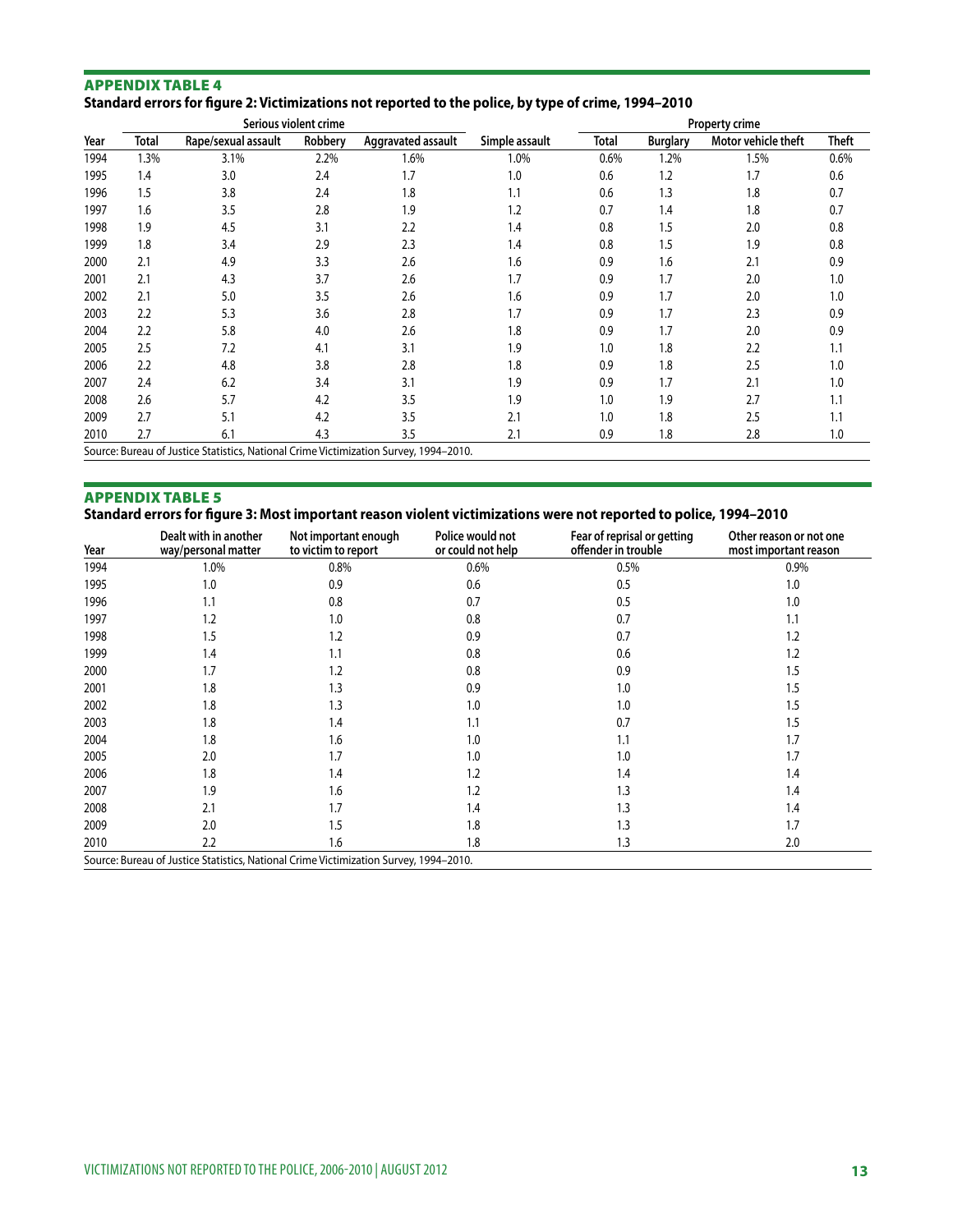**Standard errors for table 1: Victimizations not reported to police and the most important reason they went unreported, by type of crime, 2006–2010**

|                                                                                       |                                       |                         | Most important reason victimizations went unreported |                                                |                                       |                                                       |                                                     |  |  |
|---------------------------------------------------------------------------------------|---------------------------------------|-------------------------|------------------------------------------------------|------------------------------------------------|---------------------------------------|-------------------------------------------------------|-----------------------------------------------------|--|--|
| Type of crime                                                                         | Average annual<br>number not reported | Percent not<br>reported | Dealt with in<br>another way/<br>personal matter     | Not important<br>enough to<br>victim to report | Police would not<br>or could not help | Fear of reprisal or<br>getting offender<br>in trouble | Other reason or<br>not one most<br>important reason |  |  |
| <b>Total crime</b>                                                                    | 452,671                               | 0.6%                    | 0.5%                                                 | 0.6%                                           | 0.7%                                  | 0.3%                                                  | 0.5%                                                |  |  |
| Violent                                                                               | 192,199                               | 1.0                     | 1.2                                                  | 0.9                                            | 0.9                                   | 0.8                                                   | 0.9                                                 |  |  |
| Serious violent                                                                       | 95,818                                | 1.5                     | 1.8                                                  | 1.3                                            | 1.7                                   | 1.6                                                   | 1.7                                                 |  |  |
| Rape/sexual assault                                                                   | 40,343                                | 3.3                     | 3.4                                                  | 1.9                                            | 2.8                                   | 3.8                                                   | 4.0                                                 |  |  |
| Robbery                                                                               | 48,501                                | 2.4                     | 2.8                                                  | 2.4                                            | 3.4                                   | 2.1                                                   | 3.0                                                 |  |  |
| Aggravated assault                                                                    | 65,021                                | 2.0                     | 2.6                                                  | 2.0                                            | 2.1                                   | 2.3                                                   | 2.0                                                 |  |  |
| Simple assault                                                                        | 155.796                               | 1.2                     | 1.4                                                  | 1.1                                            | 0.9                                   | 0.8                                                   | 1.0                                                 |  |  |
| Personal larceny                                                                      | 22,340                                | 4.6                     | 5.4                                                  | 6.1                                            | 7.2                                   | 2.0!                                                  | 5.0                                                 |  |  |
| Household property                                                                    | 258,055                               | 0.5                     | 0.4                                                  | 0.5                                            | 0.6                                   | 0.2                                                   | 0.4                                                 |  |  |
| <b>Burglary</b>                                                                       | 93,331                                | 0.9                     | 0.8                                                  | 1.2                                            | 1.3                                   | 0.5                                                   | 1.0                                                 |  |  |
| Motor vehicle theft                                                                   | 25,706                                | 1.3                     | 3.0                                                  | 3.6                                            | 3.7                                   | 2.0                                                   | 3.3                                                 |  |  |
| Theft                                                                                 | 235,394                               | 0.5                     | 0.4                                                  | 0.6                                            | 0.6                                   | 0.2                                                   | 0.4                                                 |  |  |
| Source: Bureau of Justice Statistics, National Crime Victimization Survey, 2006-2010. |                                       |                         |                                                      |                                                |                                       |                                                       |                                                     |  |  |

#### Appendix table 7

**Standard errors for table 2: Violent victimizations not reported to the police and the most important reason they went unreported, by type of injury sustained and whether the offender had a weapon, 2006–2010**

| Most important reason victimizations went unreported                                  |                                          |                         |                                                    |                                                   |                                       |                                                       |                                                     |
|---------------------------------------------------------------------------------------|------------------------------------------|-------------------------|----------------------------------------------------|---------------------------------------------------|---------------------------------------|-------------------------------------------------------|-----------------------------------------------------|
| <b>Attributes of victimization</b>                                                    | Average annual<br>number not<br>reported | Percent not<br>reported | Dealt with<br>in another<br>way/personal<br>matter | Not important<br>enough to<br>victim to<br>report | Police would not<br>or could not help | Fear of reprisal or<br>getting offender<br>in trouble | Other reason or<br>not one most<br>important reason |
| <b>Injury</b>                                                                         |                                          |                         |                                                    |                                                   |                                       |                                                       |                                                     |
| No injury                                                                             | 166,629                                  | 1.1%                    | 1.3%                                               | 1.1%                                              | 1.0%                                  | 0.7%                                                  | 1.0%                                                |
| Any injury                                                                            | 79,437                                   | 1.7                     | 2.1                                                | 1.3                                               | 1.8                                   | 2.2                                                   | 1.7                                                 |
| Minor                                                                                 | 71,649                                   | 1.8                     | 2.4                                                | 1.5                                               | 1.9                                   | 2.3                                                   | 1.9                                                 |
| Serious                                                                               | 23,913                                   | 3.4                     | 5.1                                                | 2.9                                               | 5.0                                   | 6.8                                                   | 4.0                                                 |
| Rape without other injury                                                             | 17,437                                   | 6.9                     | 6.3                                                | 2.1                                               | 8.1                                   | 8.1                                                   | 8.1                                                 |
| Weapon                                                                                |                                          |                         |                                                    |                                                   |                                       |                                                       |                                                     |
| No weapon                                                                             | 164,446                                  | 1.1%                    | 1.3%                                               | 1.1%                                              | 0.9%                                  | 0.9%                                                  | 1.0%                                                |
| Any weapon                                                                            | 70,660                                   | 1.8                     | 2.4                                                | 1.8                                               | 2.1                                   | 2.1                                                   | 2.0                                                 |
| Firearm                                                                               | 36,949                                   | 2.8                     | 3.1                                                | 2.2                                               | 3.9                                   | 4.4                                                   | 3.5                                                 |
| Knife                                                                                 | 38,285                                   | 3.2                     | 4.2                                                | 3.3                                               | 3.5                                   | 2.8                                                   | 3.4                                                 |
| Other/unknown type                                                                    | 41,146                                   | 2.7                     | 4.0                                                | 3.2                                               | 3.2                                   | 2.6                                                   | 3.0                                                 |
| Don't know                                                                            | 38,866                                   | 3.1                     | 3.7                                                | 3.6                                               | 3.5                                   | 2.8                                                   | 3.4                                                 |
| <b>Injury</b>                                                                         |                                          |                         |                                                    |                                                   |                                       |                                                       |                                                     |
| Weapon                                                                                | 30,988                                   | 2.9%                    | 4.3%                                               | 2.2%                                              | 4.6%                                  | 5.3%                                                  | 2.7%                                                |
| No weapon                                                                             | 68,336                                   | 1.9%                    | 2.5%                                               | 1.6%                                              | 1.9%                                  | 2.4%                                                  | 2.1%                                                |
| No injury                                                                             |                                          |                         |                                                    |                                                   |                                       |                                                       |                                                     |
| Weapon                                                                                | 61,667                                   | 2.1%                    | 2.7%                                               | 2.2%                                              | 2.3%                                  | 2.0%                                                  | 2.3%                                                |
| No weapon                                                                             | 142,889                                  | 1.3%                    | 1.5%                                               | 1.2%                                              | 1.0%                                  | 0.8%                                                  | 1.2%                                                |
| Source: Bureau of Justice Statistics, National Crime Victimization Survey, 2006-2010. |                                          |                         |                                                    |                                                   |                                       |                                                       |                                                     |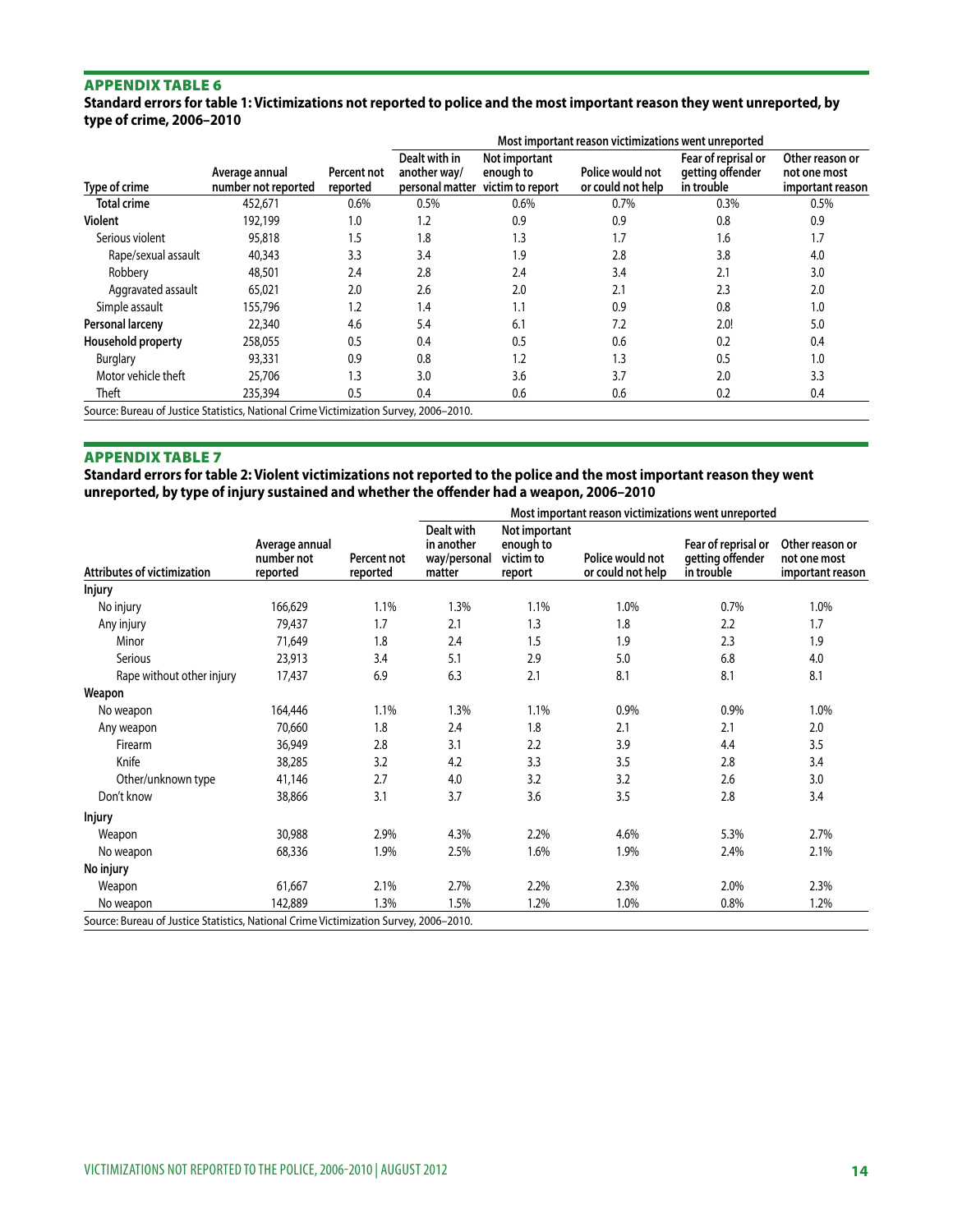#### **Standard errors for table 3: Violent victimizations not reported to the police and the most important reason they went unreported, by victim-offender relationship, 2006–2010**

|                                                                                       |                                          |                         |                               |                                                                       |                                       | Most important reason victimizations went unreported  |                                                     |  |  |  |
|---------------------------------------------------------------------------------------|------------------------------------------|-------------------------|-------------------------------|-----------------------------------------------------------------------|---------------------------------------|-------------------------------------------------------|-----------------------------------------------------|--|--|--|
| Victim-offender relationship                                                          | Average annual<br>number not<br>reported | Percent not<br>reported | Dealt with in<br>another way/ | <b>Not important</b><br>enough to<br>personal matter victim to report | Police would not<br>or could not help | Fear of reprisal or<br>aetting offender<br>in trouble | Other reason or<br>not one most<br>important reason |  |  |  |
| Stranger                                                                              | 106.359                                  | 1.5%                    | 1.7%                          | 1.7%                                                                  | 1.4%                                  | 0.8%                                                  | 1.5%                                                |  |  |  |
| Casual acquaintance                                                                   | 72,075                                   | 2.1                     | 2.6                           | 1.9                                                                   |                                       | 1.3                                                   | 1.8                                                 |  |  |  |
| Well known                                                                            | 69,375                                   | 2.1                     | 2.7                           | 1.7                                                                   | 1.9                                   | 1.6                                                   | 2.0                                                 |  |  |  |
| Relative                                                                              | 39,637                                   | 3.0                     | 4.1                           | 2.2                                                                   | 2.8                                   | 4.0                                                   | 2.6                                                 |  |  |  |
| Intimate partner                                                                      | 62.152                                   | 2.1                     | 2.3                           | .7                                                                    | 2.1                                   | 2.8                                                   | 2.1                                                 |  |  |  |
| Source: Bureau of Justice Statistics, National Crime Victimization Survey, 2006–2010. |                                          |                         |                               |                                                                       |                                       |                                                       |                                                     |  |  |  |

#### Appendix table 9

**Standard errors for table 4: Violent victimizations not reported to the police and the most important reason they went unreported, by location of occurrence, 2006–2010**

|                      |                                                                                     |                         |                                                  |                                                | Most important reason victimizations went unreported |                                                       |                                                     |
|----------------------|-------------------------------------------------------------------------------------|-------------------------|--------------------------------------------------|------------------------------------------------|------------------------------------------------------|-------------------------------------------------------|-----------------------------------------------------|
| Location             | Average annual<br>number not reported                                               | Percent not<br>reported | Dealt with in<br>another way/<br>personal matter | Not important<br>enough to<br>victim to report | Police would not<br>or could not help                | Fear of reprisal or<br>getting offender<br>in trouble | Other reason or<br>not one most<br>important reason |
| At work              | 75,812                                                                              | 2.0%                    | 2.5%                                             | 1.6%                                           | .4%                                                  | 0.9%                                                  | 2.2%                                                |
| At school            | 60.942                                                                              | 2.3                     | 3.0                                              | 2.4                                            | 1.9                                                  | 3. ا                                                  | 1.7                                                 |
| At home              | 86,191                                                                              | د.،                     | 2.0                                              | 4.۱                                            | . 7                                                  | 2.0                                                   | 1.5                                                 |
| In a public location | 82,874                                                                              | 1.8                     | 2.0                                              |                                                | 8.ا                                                  |                                                       | 1.9                                                 |
|                      | Source: Rureau of Justice Statistics, National Crime Victimization Survey 2006-2010 |                         |                                                  |                                                |                                                      |                                                       |                                                     |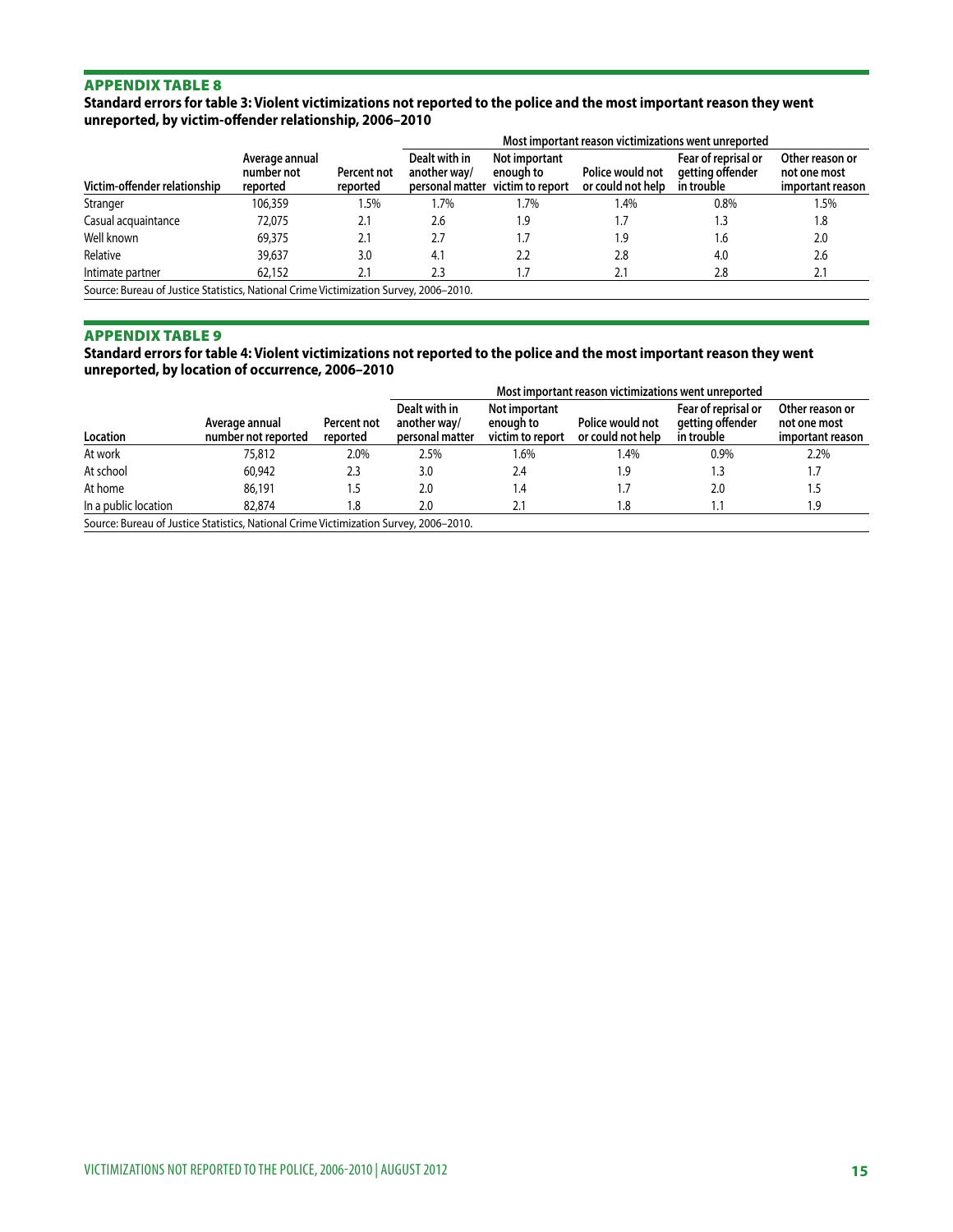**Standard errors for table 5: Violent victimizations not reported to the police and the most important reason they went unreported, by victim characteristics, 2006–2010**

|                                                             |                                          |                         | Most important reason victimizations went unreported |                            |                                               |                                                          |                                                     |  |  |
|-------------------------------------------------------------|------------------------------------------|-------------------------|------------------------------------------------------|----------------------------|-----------------------------------------------|----------------------------------------------------------|-----------------------------------------------------|--|--|
| Victim characteristic                                       | Average annual<br>number not<br>reported | Percent not<br>reported | Dealt with in<br>another way/<br>personal matter     | Not important<br>enough to | victim to report or could not help in trouble | Fear of reprisal or<br>Police would not getting offender | Other reason or<br>not one most<br>important reason |  |  |
| Sex                                                         |                                          |                         |                                                      |                            |                                               |                                                          |                                                     |  |  |
| Male                                                        | 135,436                                  | 1.3%                    | 1.5%                                                 | 1.3%                       | 1.1%                                          | 0.8%                                                     | 1.2%                                                |  |  |
| Female                                                      | 120,673                                  | 1.3                     | 1.6                                                  | 1.2                        | 1.2                                           | 1.4                                                      | 1.3                                                 |  |  |
| Race/Hispanic origin                                        |                                          |                         |                                                      |                            |                                               |                                                          |                                                     |  |  |
| White                                                       | 153,571                                  | 1.2%                    | 1.4%                                                 | 1.1%                       | 1.0%                                          | 0.9%                                                     | 1.1%                                                |  |  |
| Black/African American                                      | 60,220                                   | 2.1                     | 2.8                                                  | 2.2                        | 2.3                                           | 2.3                                                      | 2.2                                                 |  |  |
| Hispanic/Latino                                             | 56,610                                   | 2.4                     | 2.9                                                  | 2.5                        | 2.4                                           | 2.0                                                      | 2.4                                                 |  |  |
| American Indian/<br>Alaska native<br>Asian/Native Hawaiian/ | 15,711                                   | 6.2                     | 8.2                                                  | 8.0                        | 8.1                                           | 8.4                                                      | 6.5!                                                |  |  |
| Other Pacific Islander                                      | 25,542                                   | 5.0                     | 5.9                                                  | 5.0                        | 4.9                                           | 3.4                                                      | 5.2                                                 |  |  |
| Two or more races                                           | 28,889                                   | 4.4                     | 5.5                                                  | 3.7                        | 3.9                                           | 4.2                                                      | 4.3                                                 |  |  |
| Age                                                         |                                          |                         |                                                      |                            |                                               |                                                          |                                                     |  |  |
| $12 - 17$                                                   | 86,316                                   | 1.8%                    | 2.2%                                                 | 1.8%                       | 1.3%                                          | 1.4%                                                     | 1.5%                                                |  |  |
| $18 - 34$                                                   | 114,043                                  | 1.4                     | 1.6                                                  | 1.4                        | 1.3                                           | 1.3                                                      | 1.4                                                 |  |  |
| $35 - 64$                                                   | 100,247                                  | 1.5                     | 1.9                                                  | 1.4                        | 1.6                                           | 1.3                                                      | 1.5                                                 |  |  |
| 65 or older                                                 | 20,375                                   | 5.4                     | 6.1                                                  | 6.4                        | 7.3                                           | 4.4                                                      | 5.9                                                 |  |  |
| <b>Education</b>                                            |                                          |                         |                                                      |                            |                                               |                                                          |                                                     |  |  |
| Less than high school degree<br>High school diploma/        | 68,942                                   | 2.2%                    | 2.6%                                                 | 2.2%                       | 1.8%                                          | 1.5%                                                     | 1.9%                                                |  |  |
| some college                                                | 113,586                                  | 1.4                     | 1.7                                                  | 1.3                        | 1.3                                           | 1.3                                                      | 1.3                                                 |  |  |
| College degree                                              | 116,067                                  | 1.4                     | 1.7                                                  | 1.4                        | 1.3                                           | 1.1                                                      | 1.4                                                 |  |  |

Source: Bureau of Justice Statistics, National Crime Victimization Survey, 2006–2010.

#### Appendix table 11

**Standard errors for table 6: Violent victimizations not reported to the police and the most important reason they went unreported, by victim household characteristics, 2006–2010**

|                                                                                       |                                          |                         | Most important reason victimizations went unreported |                                                |                                       |                                                       |                                                     |  |  |
|---------------------------------------------------------------------------------------|------------------------------------------|-------------------------|------------------------------------------------------|------------------------------------------------|---------------------------------------|-------------------------------------------------------|-----------------------------------------------------|--|--|
| Household characteristic                                                              | Average annual<br>number not<br>reported | Percent not<br>reported | Dealt with in<br>another way/<br>personal matter     | Not important<br>enough to<br>victim to report | Police would not<br>or could not help | Fear of reprisal or<br>getting offender<br>in trouble | Other reason or<br>not one most<br>important reason |  |  |
| Income                                                                                |                                          |                         |                                                      |                                                |                                       |                                                       |                                                     |  |  |
| Less than \$25,000                                                                    | 86,638                                   | 1.7%                    | 2.1%                                                 | 1.7%                                           | 1.8%                                  | 1.6%                                                  | 1.6%                                                |  |  |
| \$25,000-\$49,999                                                                     | 80,512                                   | 1.8                     | 2.3                                                  | 1.8                                            | 1.7                                   | 1.7                                                   | 1.7                                                 |  |  |
| \$50,000 or more                                                                      | 94,767                                   | 1.7                     | 2.0                                                  | 1.6                                            | 1.3                                   | 1.1                                                   | 1.7                                                 |  |  |
| Not reported                                                                          | 83,171                                   | 1.7                     | 2.1                                                  | 1.8                                            | 1.7                                   | 1.7                                                   | 1.7                                                 |  |  |
| <b>Location of residence</b>                                                          |                                          |                         |                                                      |                                                |                                       |                                                       |                                                     |  |  |
| Urban                                                                                 | 108,386                                  | 1.4%                    | 1.7%                                                 | 1.4%                                           | 1.5%                                  | 1.2%                                                  | 1.4%                                                |  |  |
| Suburban                                                                              | 121,271                                  | 1.4                     | 1.7                                                  | 1.3                                            | 1.1                                   | 1.1                                                   | 1.3                                                 |  |  |
| Rural                                                                                 | 70.294                                   | 2.0                     | 2.5                                                  | 2.0                                            | 1.9                                   | 1.8                                                   | 1.9                                                 |  |  |
| Household members under age 12                                                        |                                          |                         |                                                      |                                                |                                       |                                                       |                                                     |  |  |
| None                                                                                  | 150,081                                  | $1.2\%$                 | 1.4%                                                 | 1.2%                                           | 1.0%                                  | 0.9%                                                  | 1.1%                                                |  |  |
| One                                                                                   | 74,191                                   | 1.9                     | 2.4                                                  | 1.6                                            | 1.9                                   | 1.8                                                   | 2.0                                                 |  |  |
| Two or more                                                                           | 65,801                                   | 2.0                     | 2.7                                                  | 2.2                                            | 1.8                                   | 1.9                                                   | 2.1                                                 |  |  |
| Source: Bureau of Justice Statistics, National Crime Victimization Survey, 2006-2010. |                                          |                         |                                                      |                                                |                                       |                                                       |                                                     |  |  |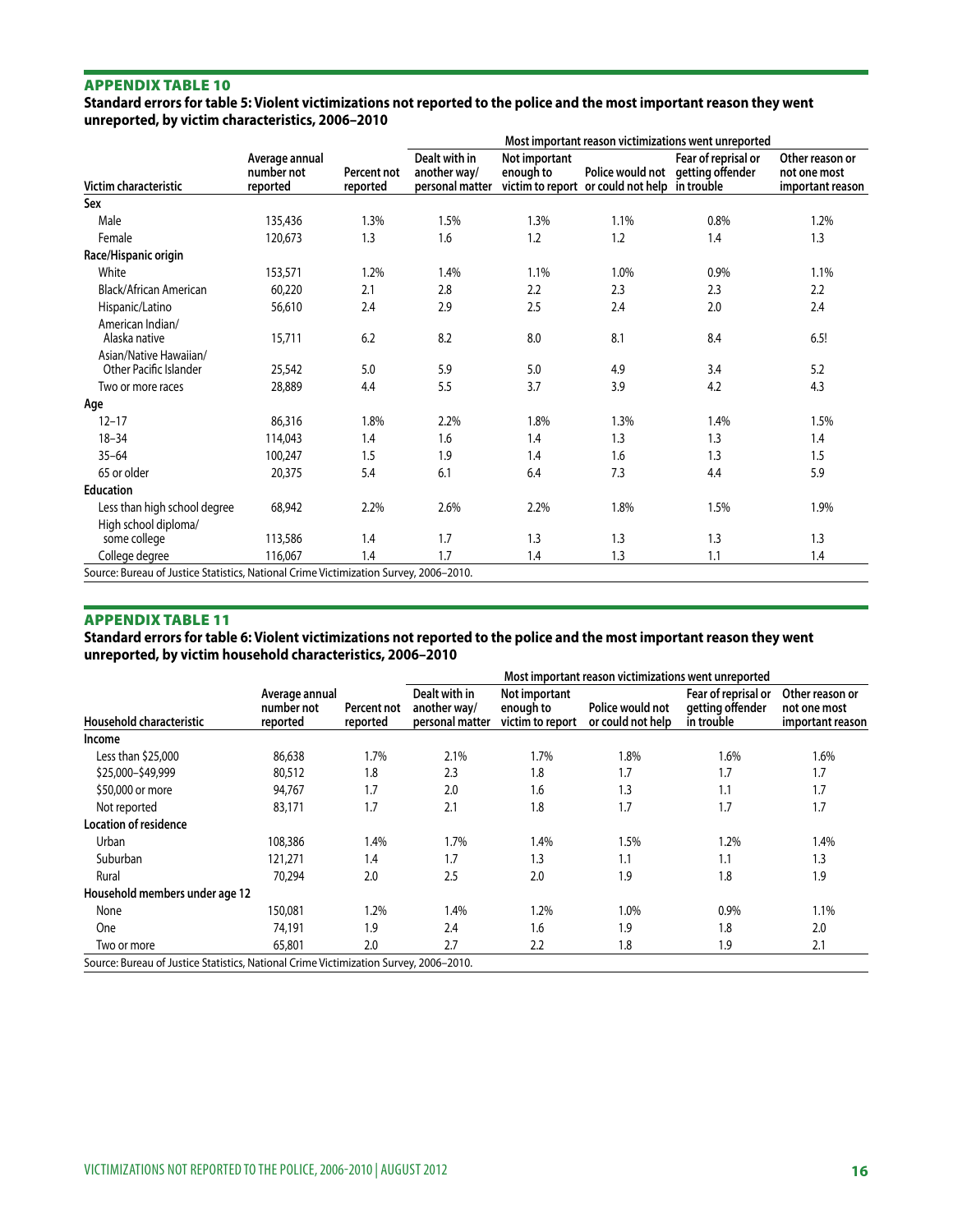**Standard errors for appendix table 1: Detailed response categories for the most important reason violent victimizations went unreported to police, 2006–2010**

|                                                                                           | Unreported violent victimizations     |                                      |  |  |  |
|-------------------------------------------------------------------------------------------|---------------------------------------|--------------------------------------|--|--|--|
| Reason                                                                                    | Average annual<br>number not reported | Percent of violent<br>victimizations |  |  |  |
| Total not reported                                                                        | 192,199                               | $\thicksim$                          |  |  |  |
| Dealt with it another way                                                                 | 102,463                               | 1.2%                                 |  |  |  |
| Reported to another official                                                              | 67,190                                | 0.9                                  |  |  |  |
| Private or personal matter handled informally                                             | 71,581                                | 0.9                                  |  |  |  |
| Not important enough to report                                                            | 72,574                                | 0.9%                                 |  |  |  |
| Minor or unsuccessful crime/small loss/recovered property                                 | 62,015                                | 0.8                                  |  |  |  |
| Child offender or "kids' stuff"                                                           | 22,914                                | 0.3                                  |  |  |  |
| Not clear it was a crime or harm was intended                                             | 24,184                                | 0.3                                  |  |  |  |
| Loss was less than insurance deductible                                                   | 2,391                                 |                                      |  |  |  |
| Police would not or could not do anything                                                 | 66,998                                | 0.9%                                 |  |  |  |
| Police could not do anything                                                              | 23,623                                | 0.3                                  |  |  |  |
| Crime discovered too late                                                                 | 7,250                                 |                                      |  |  |  |
| Could not recover property                                                                | 4,530                                 |                                      |  |  |  |
| Could not identify offender/lack of proof                                                 | 21,818                                | 0.3                                  |  |  |  |
| Police would not help                                                                     | 61,505                                | 0.8                                  |  |  |  |
| Police would not think it was important enough                                            | 49,229                                | 0.7                                  |  |  |  |
| Police would be inefficient or ineffective                                                | 27,034                                | 0.4                                  |  |  |  |
| Police would be biased or could cause respondent trouble or offender was a police officer | 19,638                                | 0.2                                  |  |  |  |
| Fear of reprisal or getting offender in trouble                                           | 61,041                                | 0.8%                                 |  |  |  |
| Afraid of reprisal by offender or others                                                  | 47,316                                | 0.6                                  |  |  |  |
| Did not want to get offender in trouble with the law                                      | 34,551                                | 0.5                                  |  |  |  |
| Other reason or not one most important reason                                             | 72,030                                | 0.9%                                 |  |  |  |
| Advised not to report to police                                                           | 8,534                                 | --                                   |  |  |  |
| Too inconvenient to take the time                                                         | 28,263                                | 0.4                                  |  |  |  |
| Do not know why crime was not reported                                                    | 14,544                                | 0.2                                  |  |  |  |
| Not one reason more important than the others                                             | 25,005                                | 0.3                                  |  |  |  |
| Other reasons                                                                             | 55,963                                | 0.7                                  |  |  |  |
| ~Not applicable.                                                                          |                                       |                                      |  |  |  |

--Less than 0.5%.

Source: Bureau of Justice Statistics, National Crime Victimization Survey, 1994–2010.

#### Appendix table 13

#### **Standard errors for appendix table 2: Trends in the percent of unreported violent victimizations not reported because the police would not or could not do anything to help, 1994–2010**

| Year        | Police would not think it<br>was important enough                                     | Police could not<br>do anything | Police would be<br>inefficient or ineffective | Police would be biased/<br>offender was a police officer |
|-------------|---------------------------------------------------------------------------------------|---------------------------------|-----------------------------------------------|----------------------------------------------------------|
| 1994-95     | 0.3%                                                                                  | 0.2%                            | 0.2%                                          | 0.1%                                                     |
| 1995-96     | 0.4                                                                                   | 0.2                             | 0.2                                           | 0.1                                                      |
| 1996-97     | 0.4                                                                                   | 0.3                             | 0.3                                           | 0.2                                                      |
| 1997-98     | 0.5                                                                                   | 0.3                             | 0.3                                           | 0.1                                                      |
| 1998-99     | 0.5                                                                                   | 0.4                             | 0.3                                           | 0.2                                                      |
| 1999-00     | 0.4                                                                                   | 0.4                             | 0.3                                           | 0.2                                                      |
| 2000-01     | 0.4                                                                                   | 0.4                             | 0.3                                           | 0.2                                                      |
| $2001 - 02$ | 0.6                                                                                   | 0.4                             | 0.3                                           | 0.2                                                      |
| $2002 - 03$ | 0.6                                                                                   | 0.4                             | 0.4                                           | 0.2                                                      |
| 2003-04     | 0.6                                                                                   | 0.4                             | 0.4                                           | 0.2                                                      |
| 2004-05     | 0.5                                                                                   | 0.4                             | 0.4                                           | 0.2!                                                     |
| 2005-06     | 0.6                                                                                   | 0.4                             | 0.4                                           | 0.2                                                      |
| 2006-07     | 0.7                                                                                   | 0.4                             | 0.4                                           | 0.2!                                                     |
| 2007-08     | 0.8                                                                                   | 0.4                             | 0.4                                           | 0.3                                                      |
| 2008-09     | 1.0                                                                                   | 0.4                             | 0.5                                           | 0.5                                                      |
| 2009-10     | 1.1                                                                                   | 0.5                             | 0.6                                           | 0.5                                                      |
|             | Source: Bureau of Justice Statistics, National Crime Victimization Survey, 1994-2010. |                                 |                                               |                                                          |